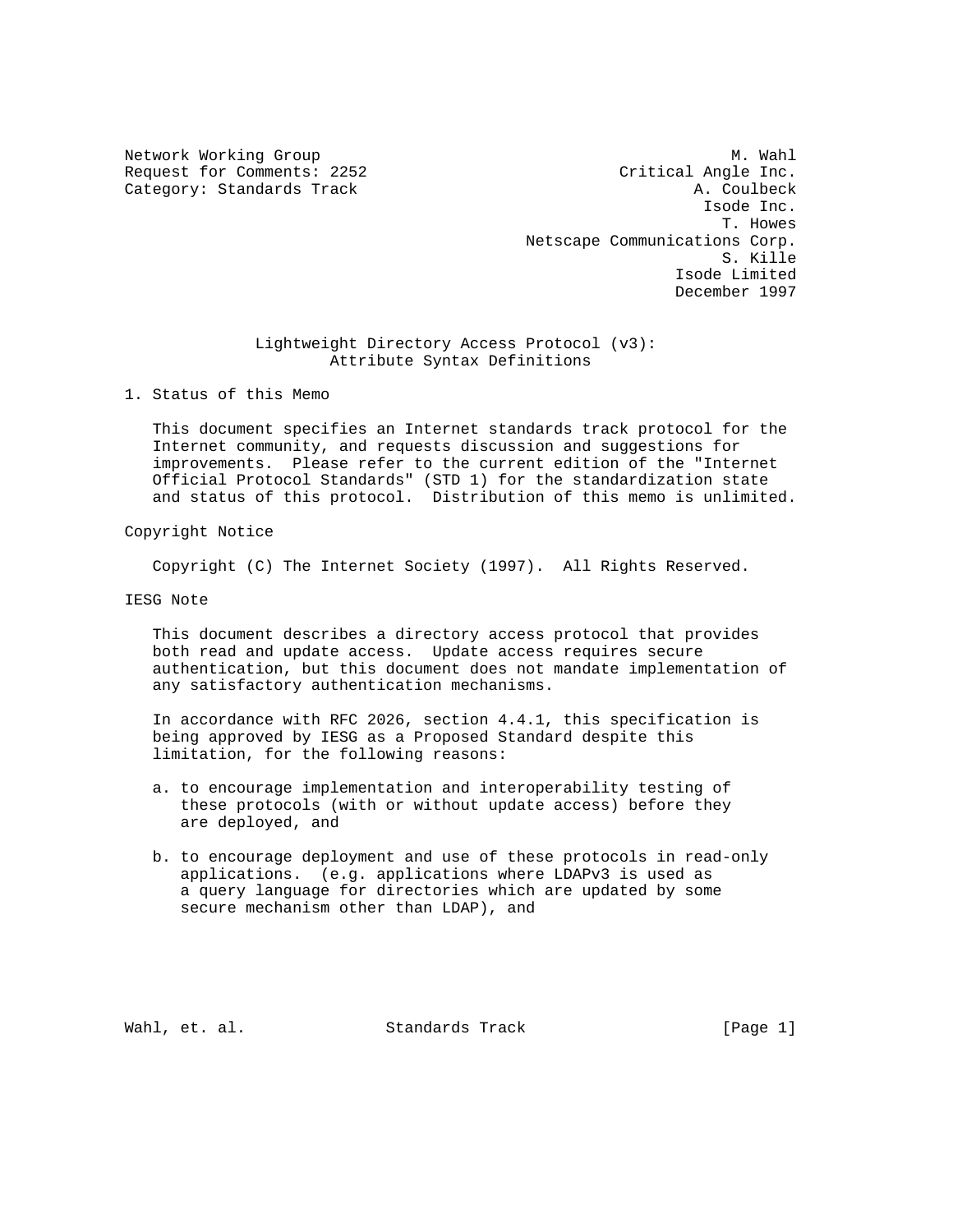c. to avoid delaying the advancement and deployment of other Internet standards-track protocols which require the ability to query, but not update, LDAPv3 directory servers.

 Readers are hereby warned that until mandatory authentication mechanisms are standardized, clients and servers written according to this specification which make use of update functionality are UNLIKELY TO INTEROPERATE, or MAY INTEROPERATE ONLY IF AUTHENTICATION IS REDUCED TO AN UNACCEPTABLY WEAK LEVEL.

 Implementors are hereby discouraged from deploying LDAPv3 clients or servers which implement the update functionality, until a Proposed Standard for mandatory authentication in LDAPv3 has been approved and published as an RFC.

2. Abstract

 The Lightweight Directory Access Protocol (LDAP) [1] requires that the contents of AttributeValue fields in protocol elements be octet strings. This document defines a set of syntaxes for LDAPv3, and the rules by which attribute values of these syntaxes are represented as octet strings for transmission in the LDAP protocol. The syntaxes defined in this document are referenced by this and other documents that define attribute types. This document also defines the set of attribute types which LDAP servers should support.

3. Overview

 This document defines the framework for developing schemas for directories accessible via the Lightweight Directory Access Protocol.

 Schema is the collection of attribute type definitions, object class definitions and other information which a server uses to determine how to match a filter or attribute value assertion (in a compare operation) against the attributes of an entry, and whether to permit add and modify operations.

 Section 4 states the general requirements and notations for attribute types, object classes, syntax and matching rule definitions.

 Section 5 lists attributes, section 6 syntaxes and section 7 object classes.

 Additional documents define schemas for representing real-world objects as directory entries.

Wahl, et. al. Standards Track [Page 2]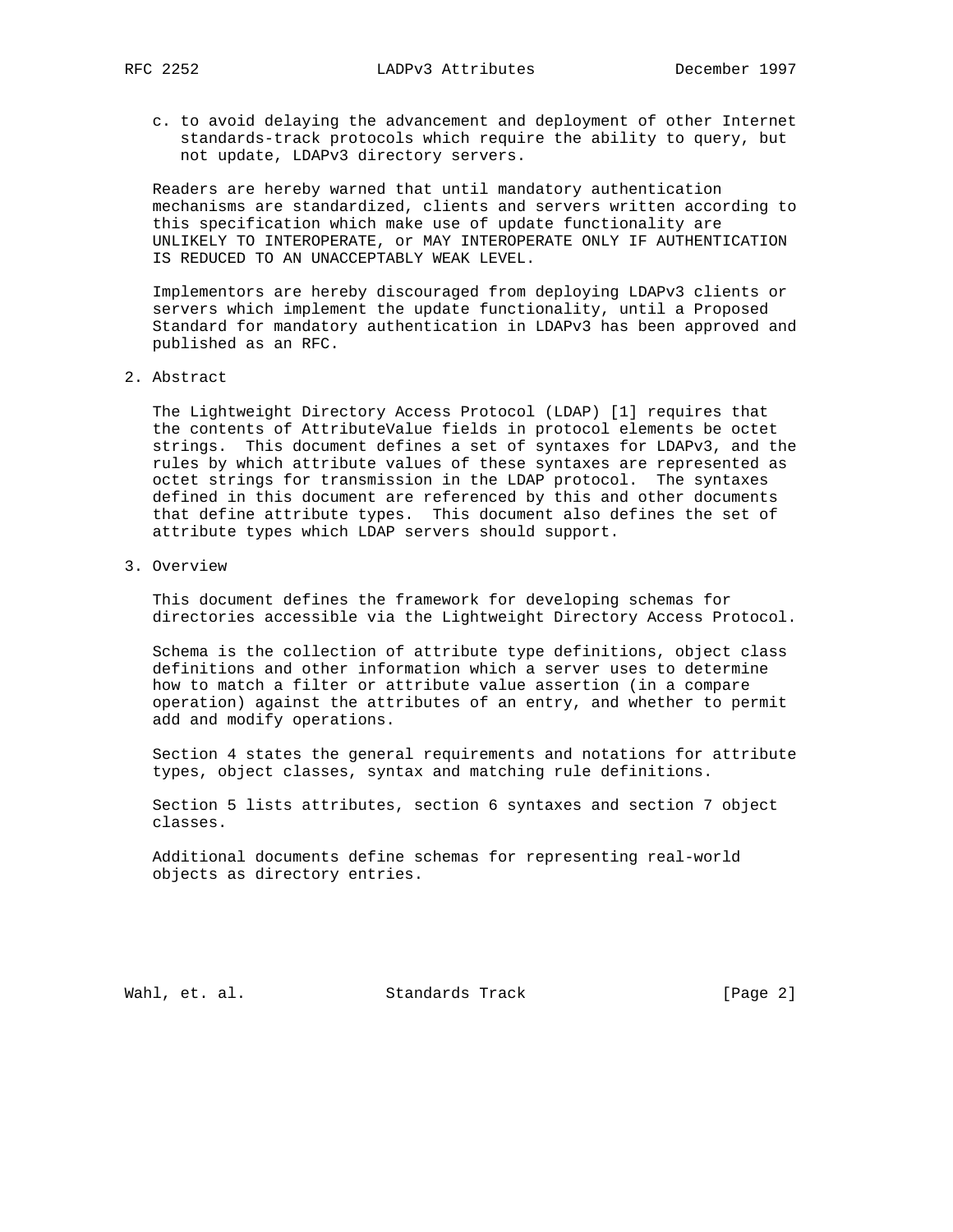4. General Issues

This document describes encodings used in an Internet protocol.

 The key words "MUST", "MUST NOT", "REQUIRED", "SHALL", "SHALL NOT", "SHOULD", "SHOULD NOT", "RECOMMENDED", "MAY", and "OPTIONAL" in this document are to be interpreted as described in RFC 2119 [4].

 Attribute Type and Object Class definitions are written in a string representation of the AttributeTypeDescription and ObjectClassDescription data types defined in X.501(93) [3]. Implementors are strongly advised to first read the description of how schema is represented in X.500 before reading the rest of this document.

4.1. Common Encoding Aspects

 For the purposes of defining the encoding rules for attribute syntaxes, the following BNF definitions will be used. They are based on the BNF styles of RFC 822 [13].

| "a"<br>a<br>"s"<br>"B"<br>"K"<br>"T" | / "b" / "c" / "d" / "e" / "f" / "g" / "h" / "i" /<br>"i" / "k" / "l" / "m" / "n" / "o" / "p" / "q" / "r" /<br>/ "t" / "u" / "v" / "w" / "x" / "v" / "z" / "A" /<br>/ "C" / "D" / "E" / "F" / "G" / "H" / "I" / "J" /<br>/ "L" / "M" / "N" / "O" / "P" / "O" / "R" / "S" /<br>/ "U" / "V" / "W" / "X" / "Y" / "Z" |
|--------------------------------------|------------------------------------------------------------------------------------------------------------------------------------------------------------------------------------------------------------------------------------------------------------------------------------------------------------------|
| d                                    | = "0" / "1" / "2" / "3" / "4" /<br>"5" / "6" / "7" / "8" / "9"                                                                                                                                                                                                                                                   |
| hex-digit                            | = d / "a" / "b" / "c" / "d" / "e" / "f" /<br>"A" / "B" / "C" / "D" / "E" / "F"                                                                                                                                                                                                                                   |
| k                                    | $= a / d / "-" / ";"$                                                                                                                                                                                                                                                                                            |
| p                                    | $= a / d / \sqrt{m} / (m / m) / (m / m)$<br>"-" / "." / "/" / ":" / "?" / " "                                                                                                                                                                                                                                    |
| letterstring                         | $= 1*a$                                                                                                                                                                                                                                                                                                          |
| numericstring $= 1*d$                |                                                                                                                                                                                                                                                                                                                  |
| anhstring                            | $= 1 * k$                                                                                                                                                                                                                                                                                                        |
| keystring                            | = a [ anhstring ]                                                                                                                                                                                                                                                                                                |
| printablestring = $1$ *p             |                                                                                                                                                                                                                                                                                                                  |

Wahl, et. al. Standards Track [Page 3]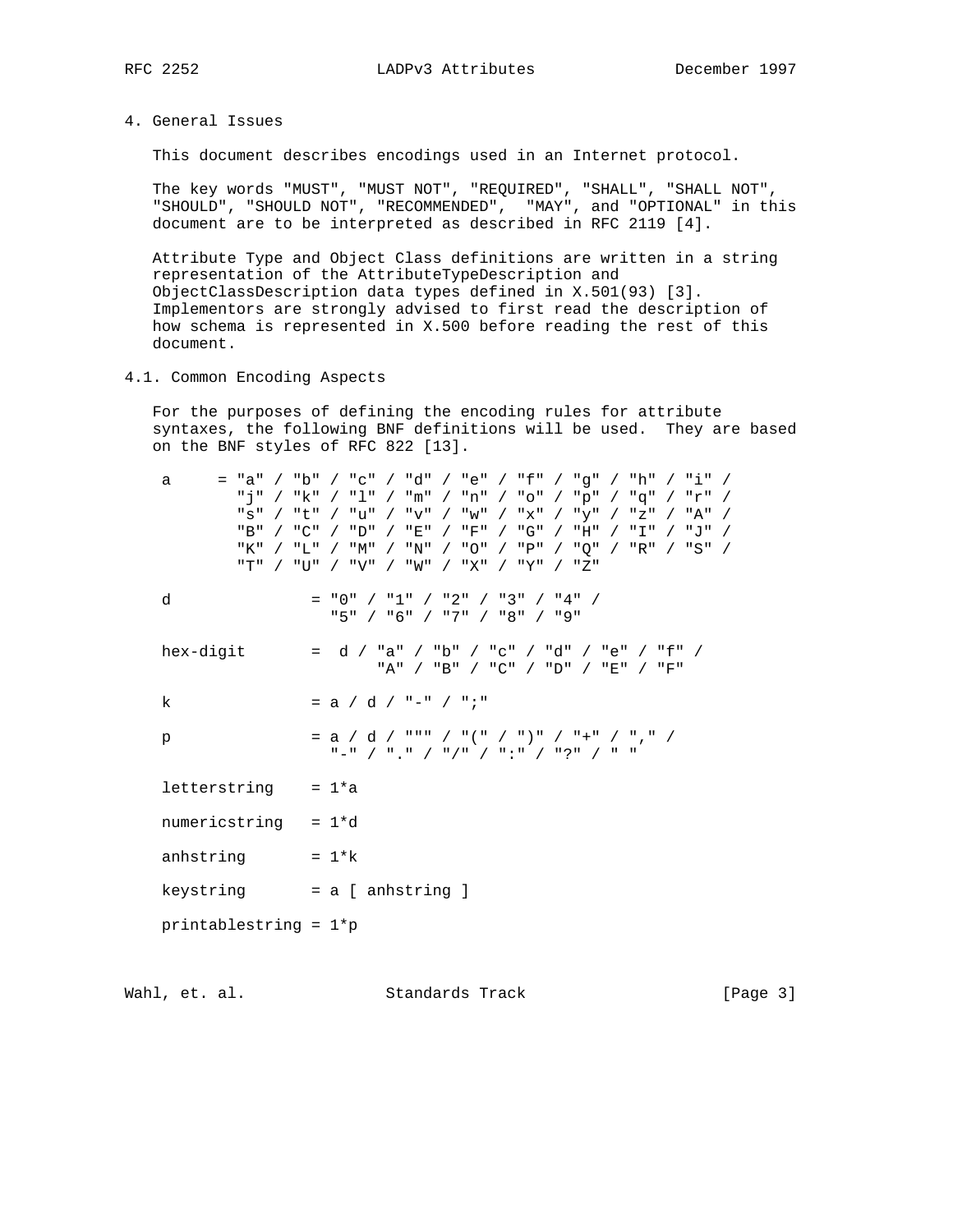$space = 1* " "$  $whsp = [ space ]$ utf8 = <any sequence of octets formed from the UTF-8 [9] transformation of a character from ISO10646 [10]>  $dstring = 1*utf8$  qdstring = whsp "'" dstring "'" whsp qdstringlist = [ qdstring \*( qdstring ) ] qdstrings = qdstring / ( whsp "(" qdstringlist ")" whsp )

 In the following BNF for the string representation of OBJECT IDENTIFIERs, descr is the syntactic representation of an object descriptor, which consists of letters and digits, starting with a letter. An OBJECT IDENTIFIER in the numericoid format should not have leading zeroes (e.g. "0.9.3" is permitted but "0.09.3" should not be generated).

 When encoding 'oid' elements in a value, the descr encoding option SHOULD be used in preference to the numericoid. An object descriptor is a more readable alias for a number OBJECT IDENTIFIER, and these (where assigned and known by the implementation) SHOULD be used in preference to numeric oids to the greatest extent possible. Examples of object descriptors in LDAP are attribute type, object class and matching rule names.

 oid = descr / numericoid descr = keystring numericoid = numericstring \*( "." numericstring ) woid = whsp oid whsp ; set of oids of either form oids  $=$  woid  $/$  (  $"$  (" oidlist ")" ) oidlist  $=$  woid  $*($  " $\sharp$ " woid  $)$  ; object descriptors used as schema element names  $q$ descrs =  $q$ descr / ( whsp "("  $q$ descrlist ")" whsp ) qdescrlist = [ qdescr \*( qdescr ) ]

Wahl, et. al. Standards Track (Page 4)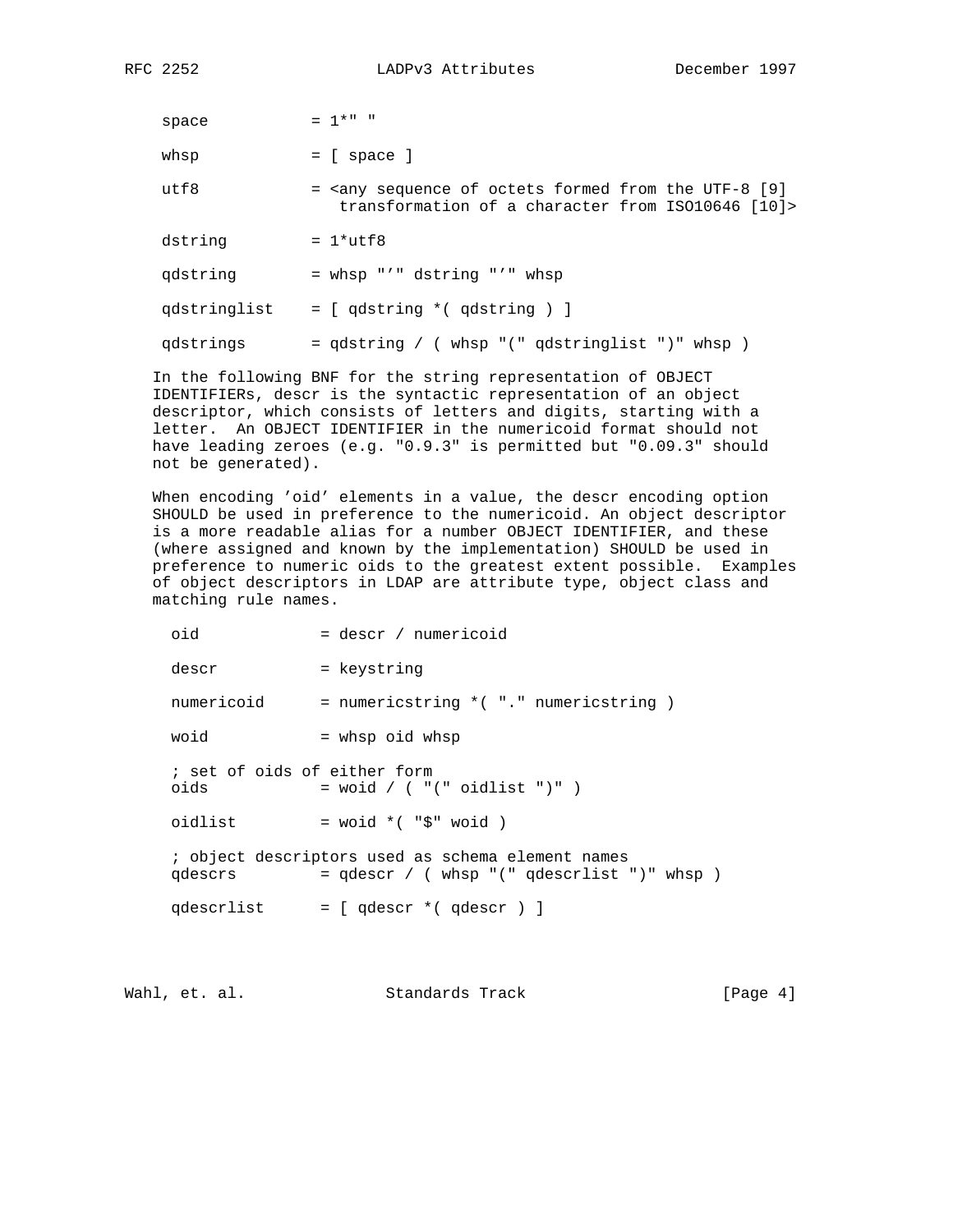qdescr = whsp "'" descr "'" whsp

#### 4.2. Attribute Types

 The attribute types are described by sample values for the subschema "attributeTypes" attribute, which is written in the AttributeTypeDescription syntax. While lines have been folded for readability, the values transferred in protocol would not contain newlines.

 The AttributeTypeDescription is encoded according to the following BNF, and the productions for oid, qdescrs and qdstring are given in section 4.1. Implementors should note that future versions of this document may have expanded this BNF to include additional terms. Terms which begin with the characters "X-" are reserved for private experiments, and MUST be followed by a <qdstrings>.

 AttributeTypeDescription = "(" whsp numericoid whsp  $\hspace{1cm}$  ; AttributeType identifier [ "NAME" qdescrs ] ; name used in AttributeType [ "DESC" qdstring ]  $\qquad$  ; description [ "OBSOLETE" whsp ] [ "SUP" woid ] ; derived from this other ; AttributeType [ "EQUALITY" woid ; Matching Rule name [ "ORDERING" woid ; Matching Rule name [ "SUBSTR" woid ] ; Matching Rule name [ "SYNTAX" whsp noidlen whsp ] ; see section 4.3 [ "SINGLE-VALUE" whsp ] ; default multi-valued [ "COLLECTIVE" whsp ]  $\qquad \qquad ;$  default not collective [ "NO-USER-MODIFICATION" whsp ]; default user modifiable [ "USAGE" whsp AttributeUsage ]; default userApplications whsp ")"

 AttributeUsage = "userApplications" / "directoryOperation" / "distributedOperation" / ; DSA-shared "dSAOperation" ; DSA-specific, value depends on server

 Servers are not required to provide the same or any text in the description part of the subschema values they maintain. Servers SHOULD provide at least one of the "SUP" and "SYNTAX" fields for each AttributeTypeDescription.

 Servers MUST implement all the attribute types referenced in sections 5.1, 5.2 and 5.3.

Wahl, et. al. Standards Track [Page 5]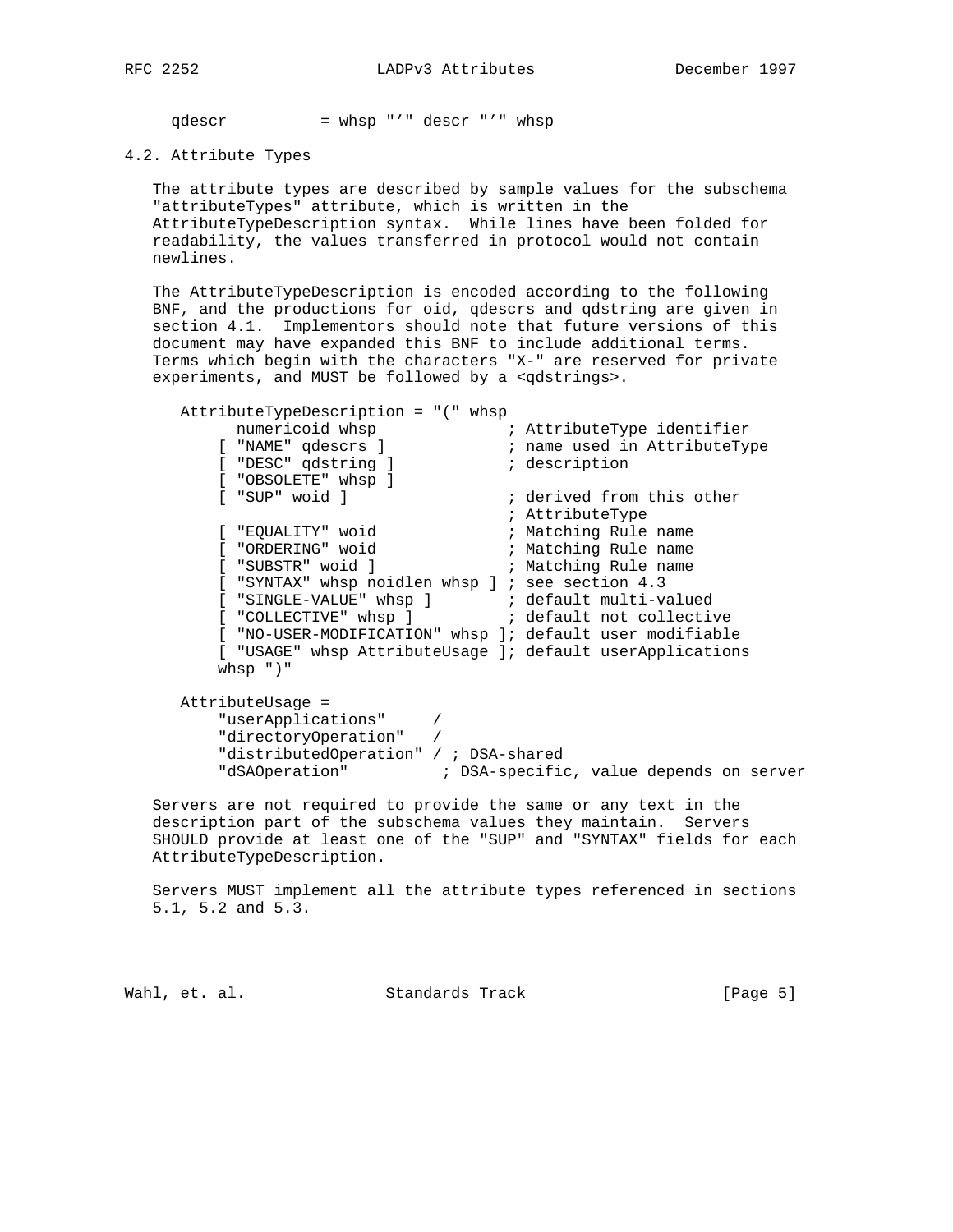Servers MAY recognize additional names and attributes not listed in this document, and if they do so, MUST publish the definitions of the types in the attributeTypes attribute of their subschema entries.

 Schema developers MUST NOT create attribute definitions whose names conflict with attributes defined for use with LDAP in existing standards-track RFCs.

 An AttributeDescription can be used as the value in a NAME part of an AttributeTypeDescription. Note that these are case insensitive.

 Note that the AttributeTypeDescription does not list the matching rules which can can be used with that attribute type in an extensibleMatch search filter. This is done using the matchingRuleUse attribute described in section 4.5.

 This document refines the schema description of X.501 by requiring that the syntax field in an AttributeTypeDescription be a string representation of an OBJECT IDENTIFIER for the LDAP string syntax definition, and an optional indication of the maximum length of a value of this attribute (defined in section 4.3.2).

#### 4.3. Syntaxes

 This section defines general requirements for LDAP attribute value syntax encodings. All documents defining attribute syntax encodings for use with LDAP are expected to conform to these requirements.

 The encoding rules defined for a given attribute syntax must produce octet strings. To the greatest extent possible, encoded octet strings should be usable in their native encoded form for display purposes. In particular, encoding rules for attribute syntaxes defining non-binary values should produce strings that can be displayed with little or no translation by clients implementing LDAP. There are a few cases (e.g. audio) however, when it is not sensible to produce a printable representation, and clients MUST NOT assume that an unrecognized syntax is a string representation.

 In encodings where an arbitrary string, not a Distinguished Name, is used as part of a larger production, and other than as part of a Distinguished Name, a backslash quoting mechanism is used to escape the following separator symbol character (such as "'", "\$" or "#") if it should occur in that string. The backslash is followed by a pair of hexadecimal digits representing the next character. A backslash itself in the string which forms part of a larger syntax is always transmitted as '\5C' or '\5c'. An example is given in section 6.27.

Wahl, et. al. Standards Track [Page 6]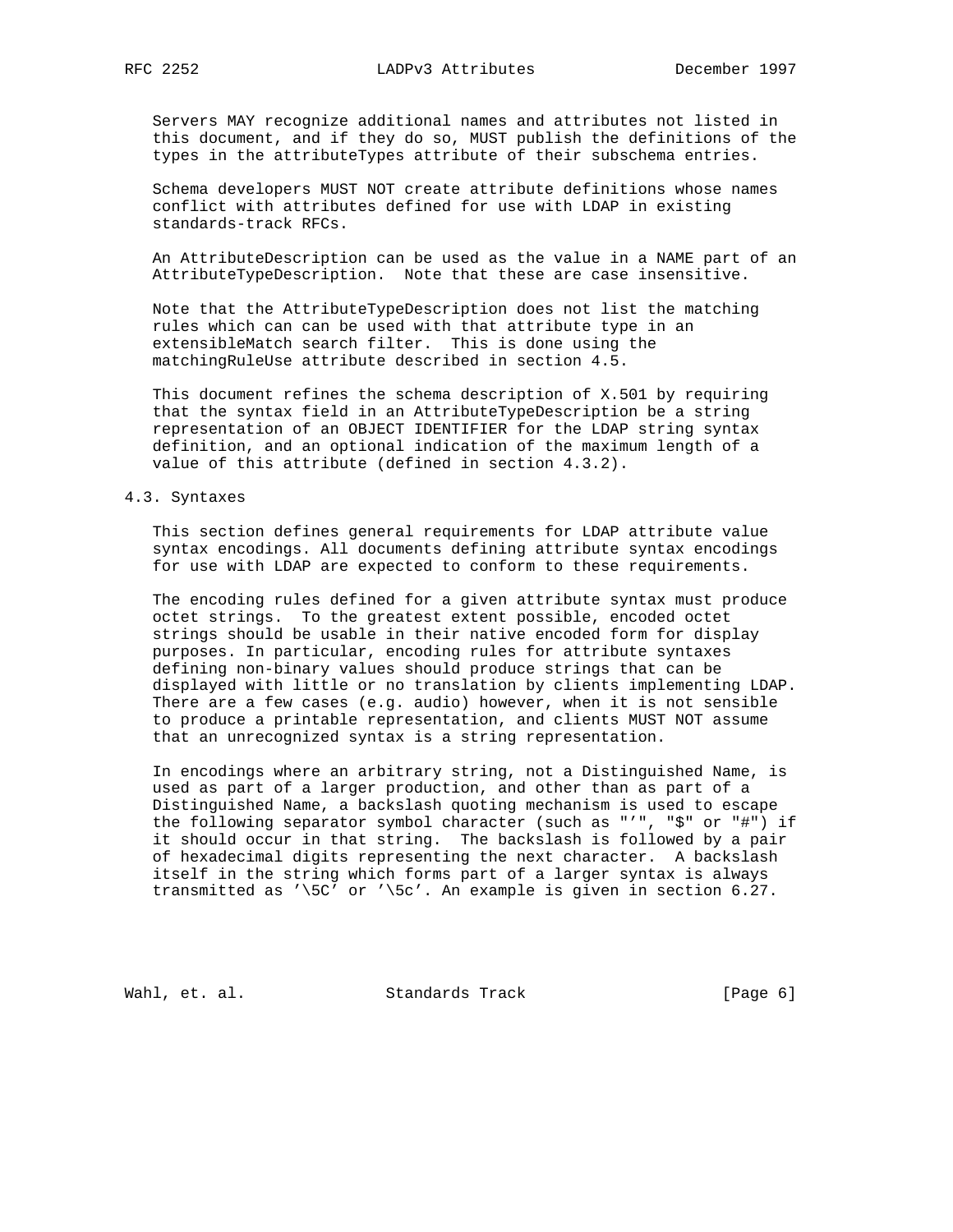Syntaxes are also defined for matching rules whose assertion value syntax is different from the attribute value syntax.

4.3.1 Binary Transfer of Values

 This encoding format is used if the binary encoding is requested by the client for an attribute, or if the attribute syntax name is "1.3.6.1.4.1.1466.115.121.1.5". The contents of the LDAP AttributeValue or AssertionValue field is a BER-encoded instance of the attribute value or a matching rule assertion value ASN.1 data type as defined for use with X.500. (The first byte inside the OCTET STRING wrapper is a tag octet. However, the OCTET STRING is still encoded in primitive form.)

 All servers MUST implement this form for both generating attribute values in search responses, and parsing attribute values in add, compare and modify requests, if the attribute type is recognized and the attribute syntax name is that of Binary. Clients which request that all attributes be returned from entries MUST be prepared to receive values in binary (e.g. userCertificate;binary), and SHOULD NOT simply display binary or unrecognized values to users.

4.3.2. Syntax Object Identifiers

 Syntaxes for use with LDAP are named by OBJECT IDENTIFIERs, which are dotted-decimal strings. These are not intended to be displayed to users.

noidlen = numericoid [ "{" len "}" ]

len = numericstring

 The following table lists some of the syntaxes that have been defined for LDAP thus far. The H-R column suggests whether a value in that syntax would likely be a human readable string. Clients and servers need not implement all the syntaxes listed here, and MAY implement other syntaxes.

 Other documents may define additional syntaxes. However, the definition of additional arbitrary syntaxes is strongly deprecated since it will hinder interoperability: today's client and server implementations generally do not have the ability to dynamically recognize new syntaxes. In most cases attributes will be defined with the syntax for directory strings.

Wahl, et. al. Standards Track [Page 7]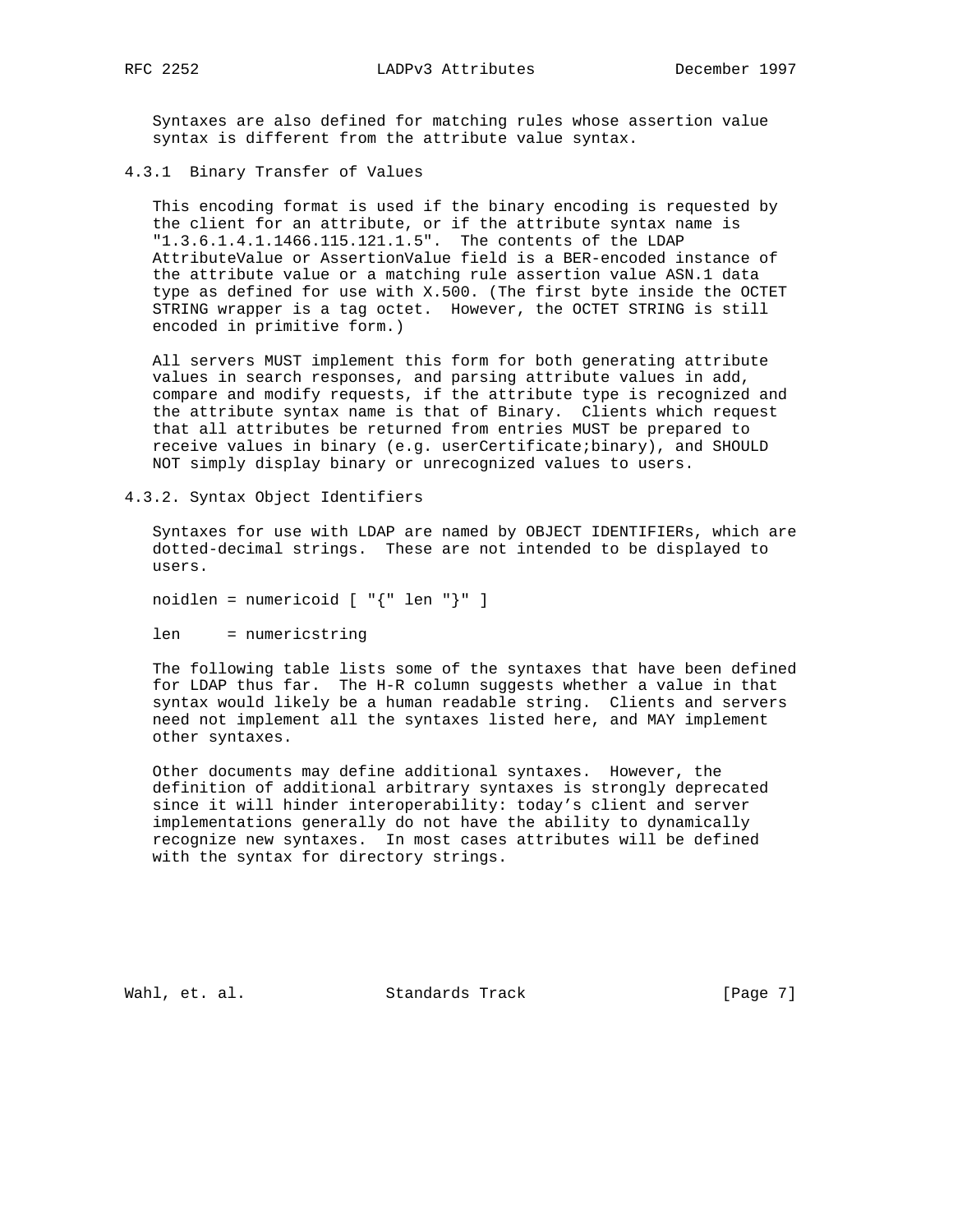Value being represented H-R OBJECT IDENTIFIER ================================================================= ACI Item N 1.3.6.1.4.1.1466.115.121.1.1 Access Point Y 1.3.6.1.4.1.1466.115.121.1.2 Access Point<br>Attribute Type Description  $Y = 1.3.6.1.4.1.1466.115.121.1.3$ Audio N 1.3.6.1.4.1.1466.115.121.1.4<br>Binary N 1.3.6.1.4.1.1466.115.121.1.5 Binary N 1.3.6.1.4.1.1466.115.121.1.5<br>Bit String Y 1.3.6.1.4.1.1466.115.121.1.6 Y 1.3.6.1.4.1.1466.115.121.1.6 Boolean Y 1.3.6.1.4.1.1466.115.121.1.7 Certificate N 1.3.6.1.4.1.1466.115.121.1.8 Certificate List N 1.3.6.1.4.1.1466.115.121.1.9 Certificate Pair M 1.3.6.1.4.1.1466.115.121.1.10 Country String T 1.3.6.1.4.1.1466.115.121.1.11 DN Y 1.3.6.1.4.1.1466.115.121.1.12 Data Quality Syntax Y 1.3.6.1.4.1.1466.115.121.1.13 Delivery Method Y 1.3.6.1.4.1.1466.115.121.1.14 Directory String Y 1.3.6.1.4.1.1466.115.121.1.15 DIT Content Rule Description Y 1.3.6.1.4.1.1466.115.121.1.16 DIT Structure Rule Description Y 1.3.6.1.4.1.1466.115.121.1.17 DL Submit Permission Y 1.3.6.1.4.1.1466.115.121.1.18 DSA Quality Syntax Y 1.3.6.1.4.1.1466.115.121.1.19 DSE Type  $Y = 1.3.6.1.4.1.1466.115.121.1.20$  Enhanced Guide Y 1.3.6.1.4.1.1466.115.121.1.21 Facsimile Telephone Number Y 1.3.6.1.4.1.1466.115.121.1.22 Fax N 1.3.6.1.4.1.1466.115.121.1.23 Generalized Time <br>  $Y = 1.3.6.1.4.1.1466.115.121.1.24$ <br>
Guide Guide <br>TA5 String Y 1.3.6.1.4.1.1466.115.121.1.25<br>Y 1.3.6.1.4.1.1466.115.121.1.26 Y 1.3.6.1.4.1.1466.115.121.1.26 INTEGER Y 1.3.6.1.4.1.1466.115.121.1.27 JPEG N 1.3.6.1.4.1.1466.115.121.1.28 LDAP Syntax Description Y 1.3.6.1.4.1.1466.115.121.1.54 LDAP Schema Definition Y 1.3.6.1.4.1.1466.115.121.1.56 LDAP Schema Description Y 1.3.6.1.4.1.1466.115.121.1.57 Master And Shadow Access Points Y 1.3.6.1.4.1.1466.115.121.1.29 Matching Rule Description Y 1.3.6.1.4.1.1466.115.121.1.30<br>Matching Rule Use Description Y 1.3.6.1.4.1.1466.115.121.1.31 Matching Rule Use Description Y 1.3.6.1.4.1.1466.115.121.1.31 Mail Preference Y 1.3.6.1.4.1.1466.115.121.1.32 MHS OR Address Y 1.3.6.1.4.1.1466.115.121.1.33 Modify Rights Y 1.3.6.1.4.1.1466.115.121.1.55 Name And Optional UID  $Y$  1.3.6.1.4.1.1466.115.121.1.34 Name Form Description Y 1.3.6.1.4.1.1466.115.121.1.35 Numeric String  $Y$  1.3.6.1.4.1.1466.115.121.1.36 Object Class Description Y 1.3.6.1.4.1.1466.115.121.1.37 Octet String Y 1.3.6.1.4.1.1466.115.121.1.40 OID Y 1.3.6.1.4.1.1466.115.121.1.38 Other Mailbox Y 1.3.6.1.4.1.1466.115.121.1.39 Postal Address Y 1.3.6.1.4.1.1466.115.121.1.41 Protocol Information Y 1.3.6.1.4.1.1466.115.121.1.42

Wahl, et. al. Standards Track [Page 8]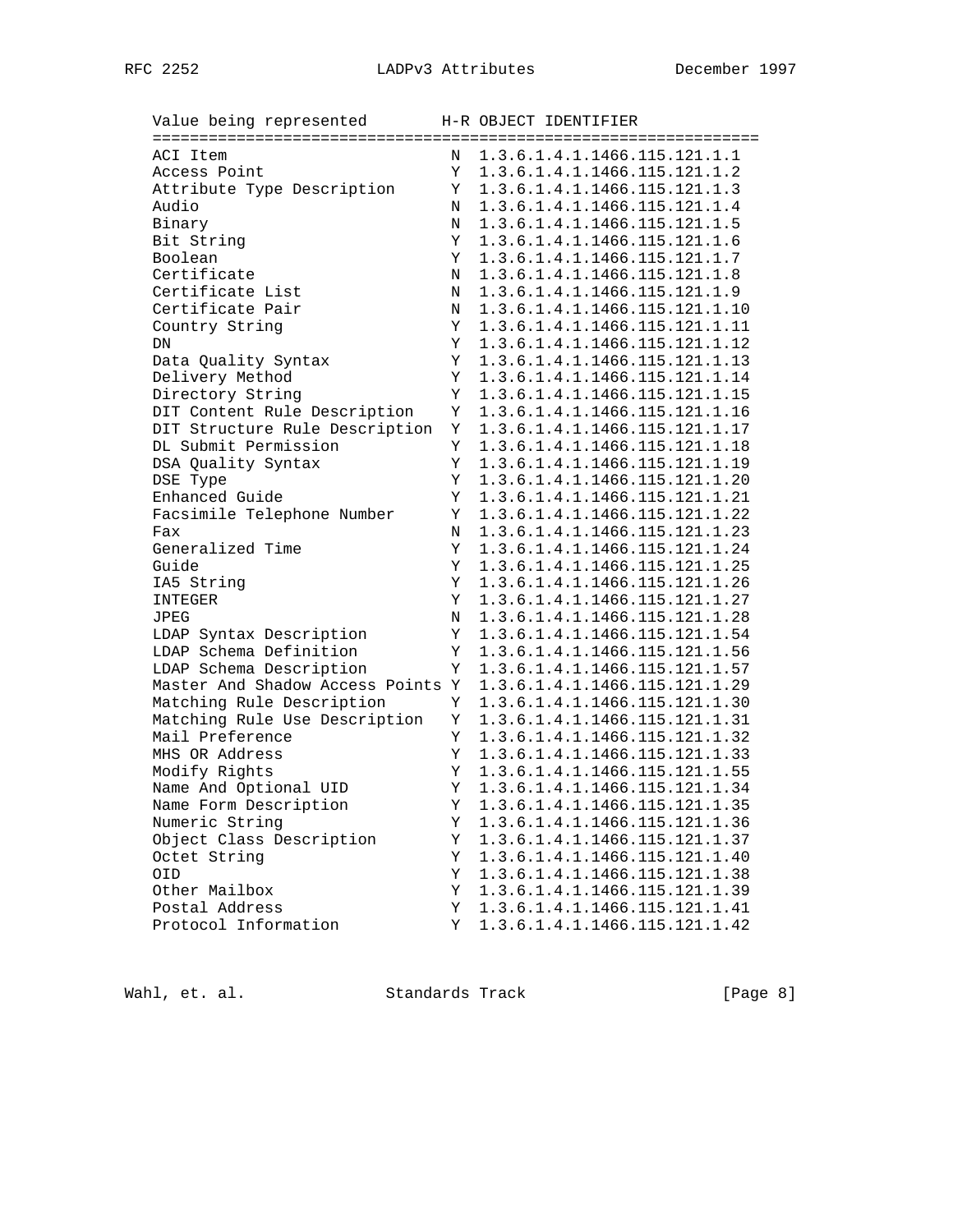| Presentation Address        | Y 1.3.6.1.4.1.1466.115.121.1.43   |
|-----------------------------|-----------------------------------|
| Printable String            | Y 1.3.6.1.4.1.1466.115.121.1.44   |
| Substring Assertion         | Y 1.3.6.1.4.1.1466.115.121.1.58   |
| Subtree Specification       | Y 1.3.6.1.4.1.1466.115.121.1.45   |
| Supplier Information        | Y 1.3.6.1.4.1.1466.115.121.1.46   |
| Supplier Or Consumer        | Y 1.3.6.1.4.1.1466.115.121.1.47   |
| Supplier And Consumer       | Y 1.3.6.1.4.1.1466.115.121.1.48   |
| Supported Algorithm         | N 1.3.6.1.4.1.1466.115.121.1.49   |
| Telephone Number            | Y 1.3.6.1.4.1.1466.115.121.1.50   |
| Teletex Terminal Identifier | Y 1.3.6.1.4.1.1466.115.121.1.51   |
| Telex Number                | $Y$ 1.3.6.1.4.1.1466.115.121.1.52 |
| UTC Time                    | $Y$ 1.3.6.1.4.1.1466.115.121.1.53 |

 A suggested minimum upper bound on the number of characters in value with a string-based syntax, or the number of bytes in a value for all other syntaxes, may be indicated by appending this bound count inside of curly braces following the syntax name's OBJECT IDENTIFIER in an Attribute Type Description. This bound is not part of the syntax name itself. For instance, "1.3.6.4.1.1466.0{64}" suggests that server implementations should allow a string to be 64 characters long, although they may allow longer strings. Note that a single character of the Directory String syntax may be encoded in more than one byte since UTF-8 is a variable-length encoding.

4.3.3. Syntax Description

 The following BNF may be used to associate a short description with a syntax OBJECT IDENTIFIER. Implementors should note that future versions of this document may expand this definition to include additional terms. Terms whose identifier begins with "X-" are reserved for private experiments, and MUST be followed by a <qdstrings>.

 SyntaxDescription = "(" whsp numericoid whsp [ "DESC" qdstring ] whsp ")"

4.4. Object Classes

 The format for representation of object classes is defined in X.501 [3]. In general every entry will contain an abstract class ("top" or "alias"), at least one structural object class, and zero or more auxiliary object classes. Whether an object class is abstract, structural or auxiliary is defined when the object class identifier is assigned. An object class definition should not be changed without having a new identifier assigned to it.

Wahl, et. al. Standards Track (Page 9)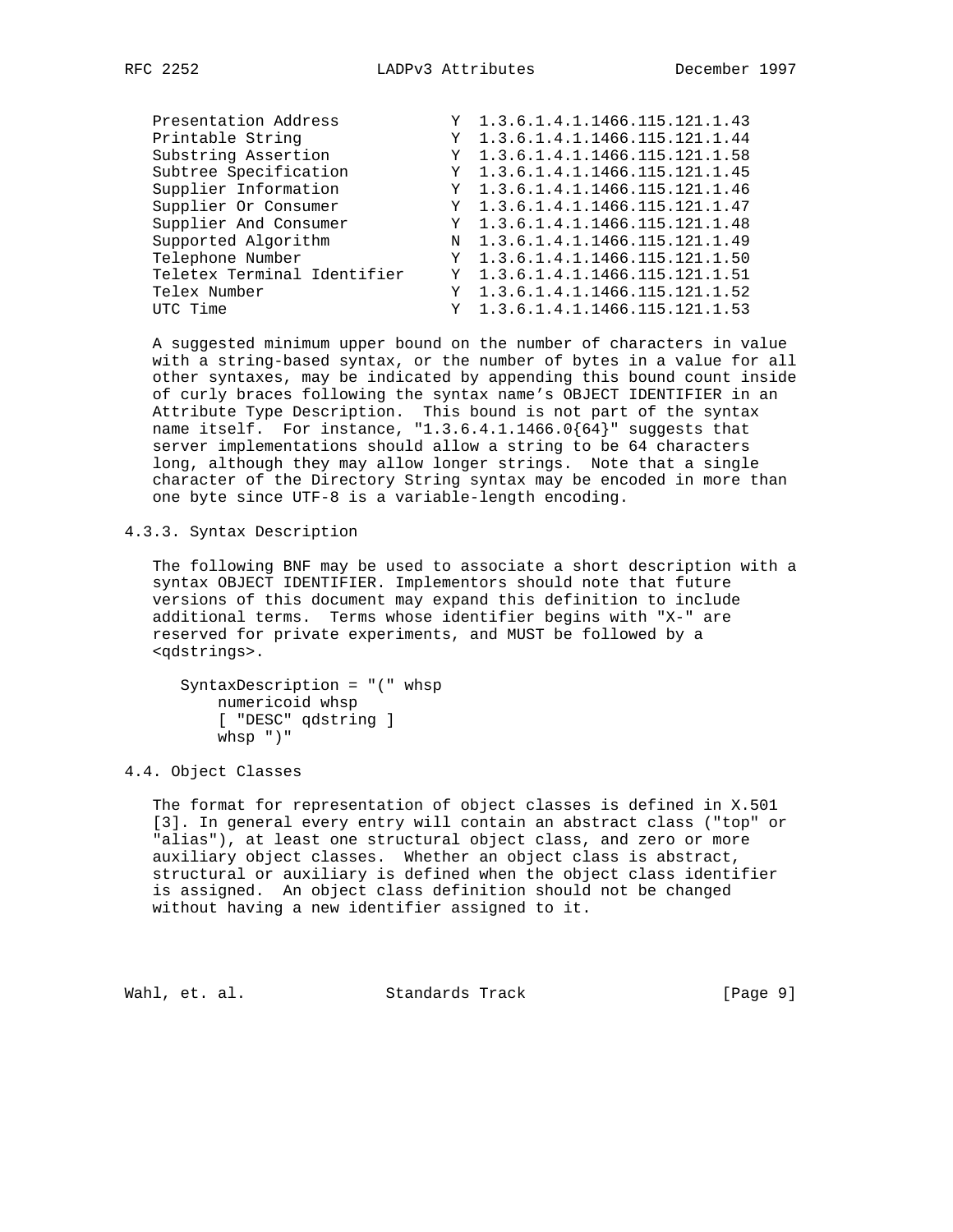Object class descriptions are written according to the following BNF. Implementors should note that future versions of this document may expand this definition to include additional terms. Terms whose identifier begins with "X-" are reserved for private experiments, and MUST be followed by a <qdstrings> encoding.

```
 ObjectClassDescription = "(" whsp
        numericoid whsp \qquad ; ObjectClass identifier
         [ "NAME" qdescrs ]
         [ "DESC" qdstring ]
         [ "OBSOLETE" whsp ]
         [ "SUP" oids ] ; Superior ObjectClasses
         [ ( "ABSTRACT" / "STRUCTURAL" / "AUXILIARY" ) whsp ]
 ; default structural
 [ "MUST" oids ] ; AttributeTypes
 [ "MAY" oids ] ; AttributeTypes
     whsp ")"
```
 These are described as sample values for the subschema "objectClasses" attribute for a server which implements the LDAP schema. While lines have been folded for readability, the values transferred in protocol would not contain newlines.

 Servers SHOULD implement all the object classes referenced in section 7, except for extensibleObject, which is optional. Servers MAY implement additional object classes not listed in this document, and if they do so, MUST publish the definitions of the classes in the objectClasses attribute of their subschema entries.

 Schema developers MUST NOT create object class definitions whose names conflict with attributes defined for use with LDAP in existing standards-track RFCs.

## 4.5. Matching Rules

 Matching rules are used by servers to compare attribute values against assertion values when performing Search and Compare operations. They are also used to identify the value to be added or deleted when modifying entries, and are used when comparing a purported distinguished name with the name of an entry.

 Most of the attributes given in this document will have an equality matching rule defined.

 Matching rule descriptions are written according to the following BNF. Implementors should note that future versions of this document may have expanded this BNF to include additional terms. Terms whose identifier begins with "X-" are reserved for private experiments, and

Wahl, et. al. Standards Track [Page 10]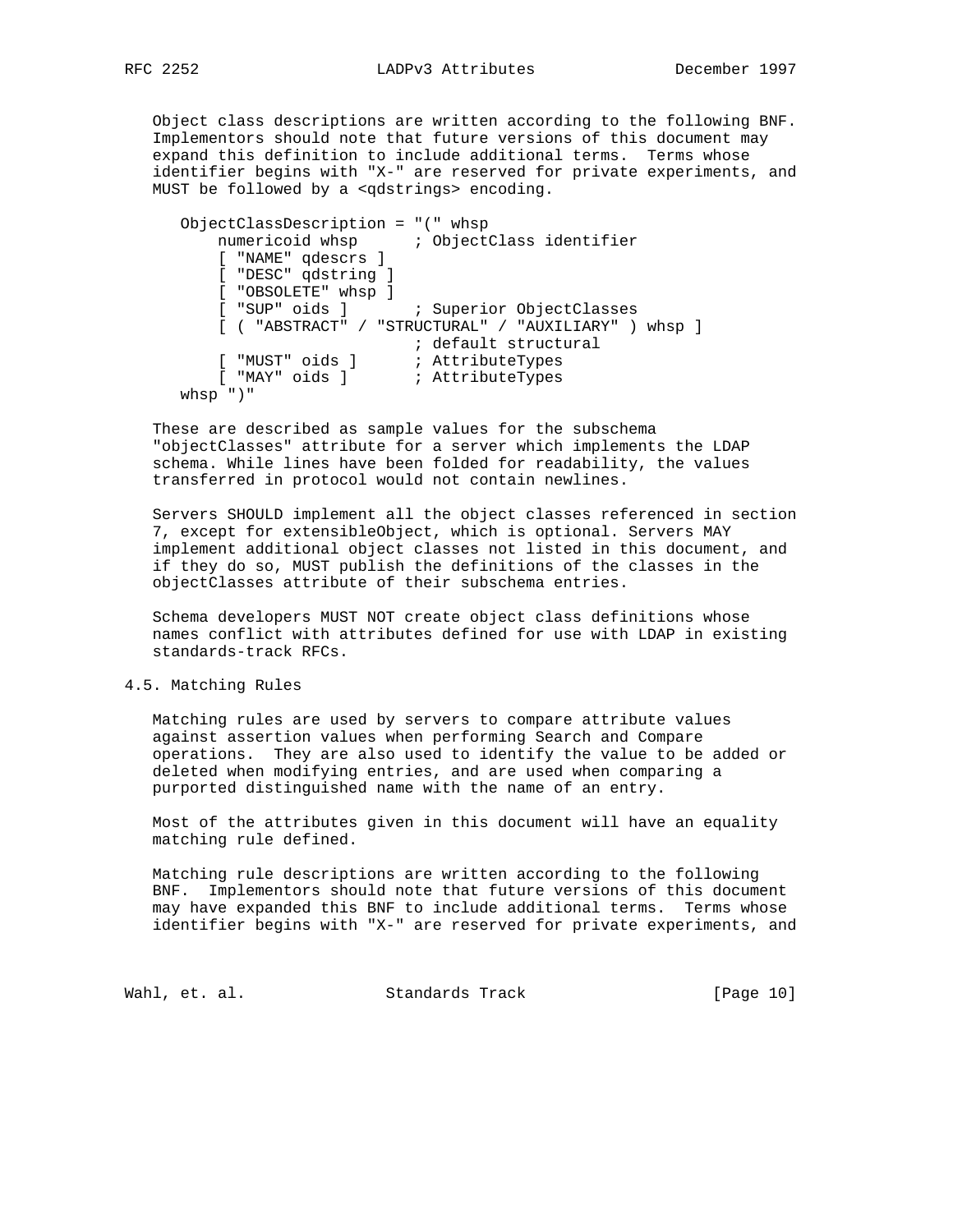MUST be followed by a <qdstrings> encoding. MatchingRuleDescription = "(" whsp numericoid whsp ; MatchingRule identifier [ "NAME" qdescrs ] [ "DESC" qdstring ] [ "OBSOLETE" whsp ] "SYNTAX" numericoid whsp ")"

 Values of the matchingRuleUse list the attributes which are suitable for use with an extensible matching rule.

```
 MatchingRuleUseDescription = "(" whsp
    numericoid whsp ; MatchingRule identifier
     [ "NAME" qdescrs ]
    [ "DESC" qdstring ]
    [ "OBSOLETE" ]
    "APPLIES" oids ; AttributeType identifiers
 whsp ")"
```
 Servers which support matching rules and the extensibleMatch SHOULD implement all the matching rules in section 8.

 Servers MAY implement additional matching rules not listed in this document, and if they do so, MUST publish the definitions of the matching rules in the matchingRules attribute of their subschema entries. If the server supports the extensibleMatch, then the server MUST publish the relationship between the matching rules and attributes in the matchingRuleUse attribute.

 For example, a server which implements a privately-defined matching rule for performing sound-alike matches on Directory String-valued attributes would include the following in the subschema entry (1.2.3.4.5 is an example, the OID of an actual matching rule would be different):

 matchingRule: ( 1.2.3.4.5 NAME 'soundAlikeMatch' SYNTAX 1.3.6.1.4.1.1466.115.121.1.15 )

 If this matching rule could be used with the attributes 2.5.4.41 and 2.5.4.15, the following would also be present:

matchingRuleUse: ( 1.2.3.4.5 APPLIES (2.5.4.41 \$ 2.5.4.15) )

Wahl, et. al. Standards Track [Page 11]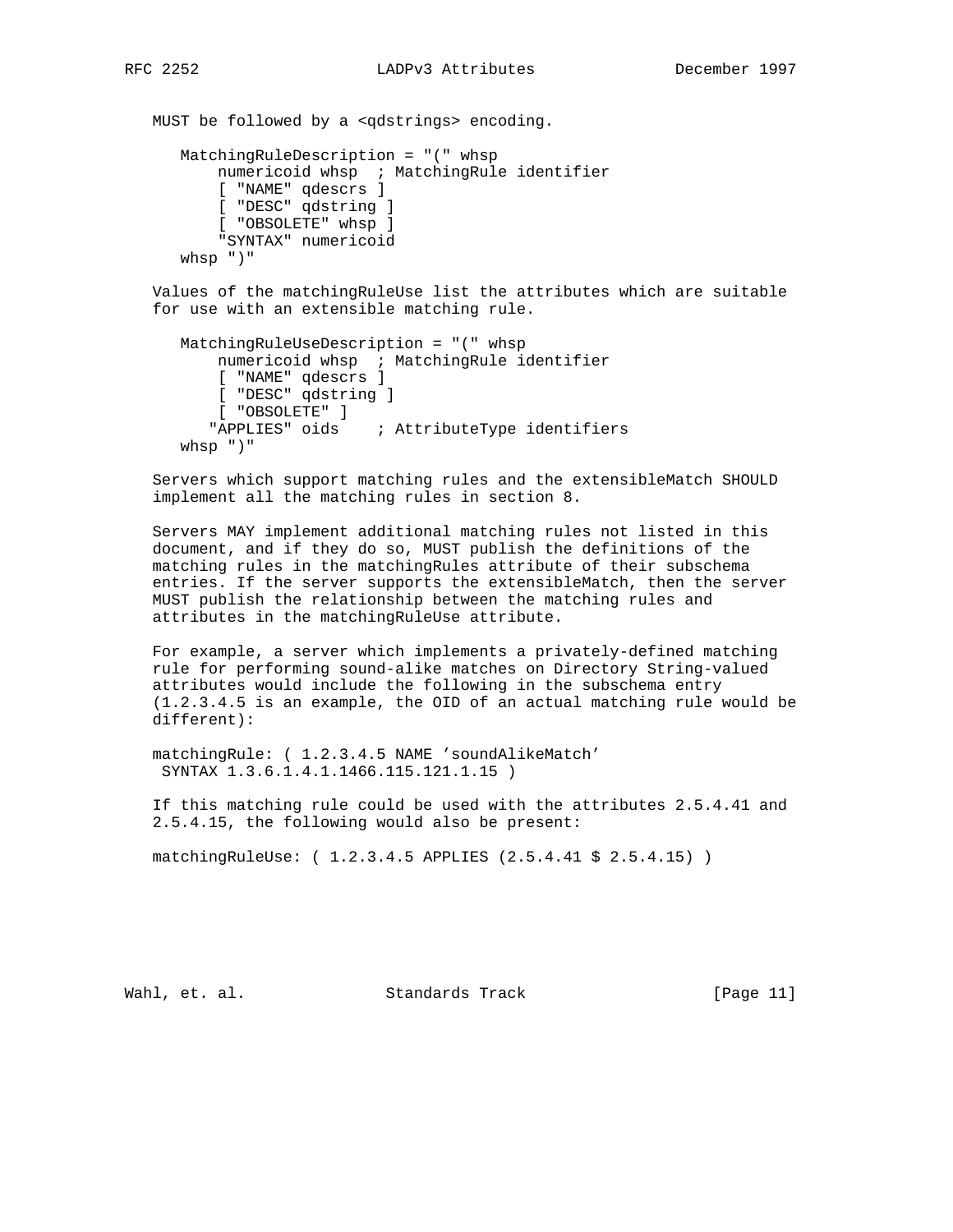A client could then make use of this matching rule by sending a search operation in which the filter is of the extensibleMatch choice, the matchingRule field is "soundAlikeMatch", and the type field is "2.5.4.41" or "2.5.4.15".

5. Attribute Types

 All LDAP server implementations MUST recognize the attribute types defined in this section.

 Servers SHOULD also recognize all the attributes from section 5 of [12].

5.1. Standard Operational Attributes

 Servers MUST maintain values of these attributes in accordance with the definitions in X.501(93).

5.1.1. createTimestamp

 This attribute SHOULD appear in entries which were created using the Add operation.

- ( 2.5.18.1 NAME 'createTimestamp' EQUALITY generalizedTimeMatch ORDERING generalizedTimeOrderingMatch SYNTAX 1.3.6.1.4.1.1466.115.121.1.24 SINGLE-VALUE NO-USER-MODIFICATION USAGE directoryOperation )
- 5.1.2. modifyTimestamp

 This attribute SHOULD appear in entries which have been modified using the Modify operation.

- ( 2.5.18.2 NAME 'modifyTimestamp' EQUALITY generalizedTimeMatch ORDERING generalizedTimeOrderingMatch SYNTAX 1.3.6.1.4.1.1466.115.121.1.24 SINGLE-VALUE NO-USER-MODIFICATION USAGE directoryOperation )
- 5.1.3. creatorsName

 This attribute SHOULD appear in entries which were created using the Add operation.

 ( 2.5.18.3 NAME 'creatorsName' EQUALITY distinguishedNameMatch SYNTAX 1.3.6.1.4.1.1466.115.121.1.12 SINGLE-VALUE NO-USER-MODIFICATION USAGE directoryOperation )

Wahl, et. al. Standards Track [Page 12]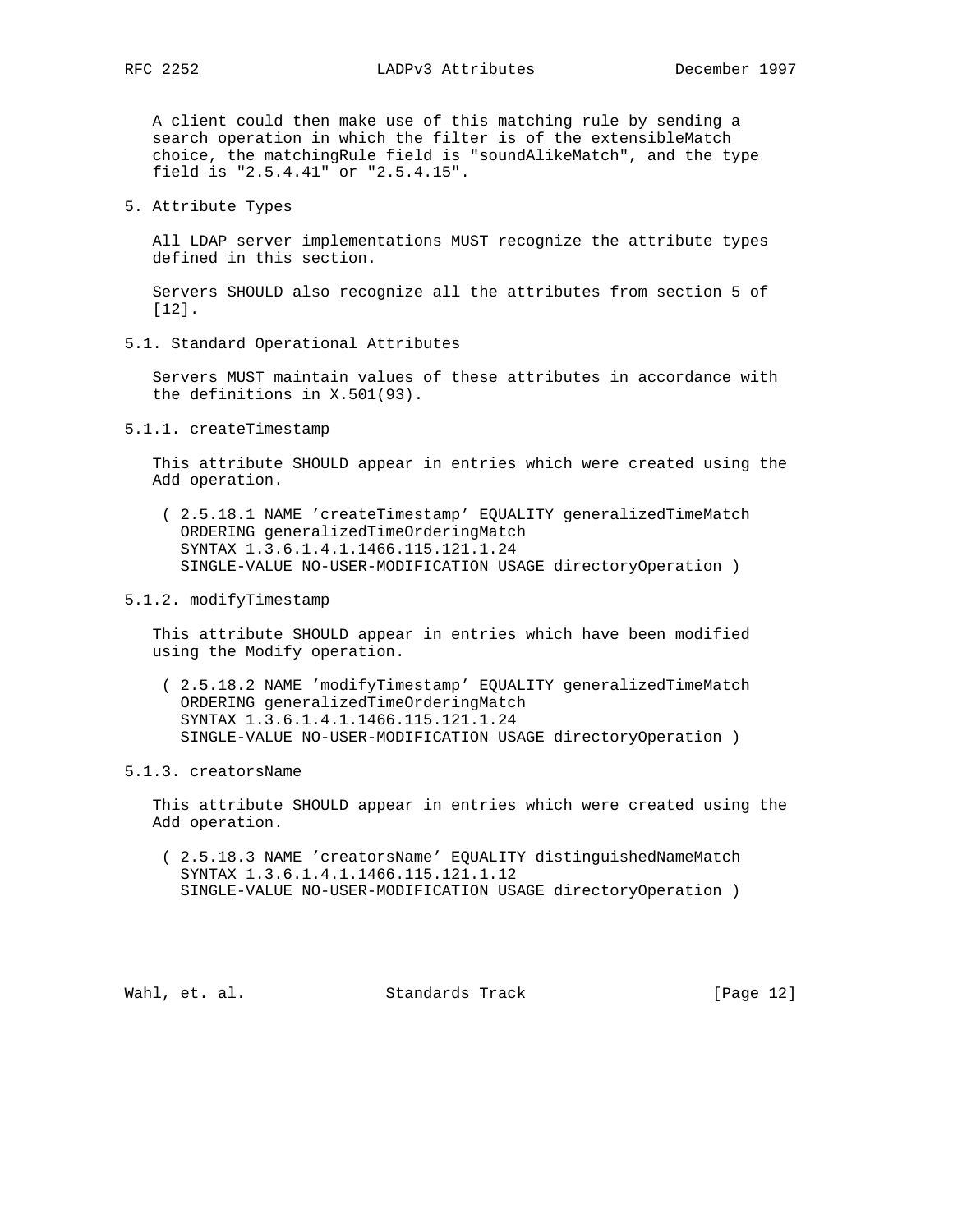## 5.1.4. modifiersName

 This attribute SHOULD appear in entries which have been modified using the Modify operation.

 ( 2.5.18.4 NAME 'modifiersName' EQUALITY distinguishedNameMatch SYNTAX 1.3.6.1.4.1.1466.115.121.1.12 SINGLE-VALUE NO-USER-MODIFICATION USAGE directoryOperation )

#### 5.1.5. subschemaSubentry

 The value of this attribute is the name of a subschema entry (or subentry if the server is based on X.500(93)) in which the server makes available attributes specifying the schema.

 ( 2.5.18.10 NAME 'subschemaSubentry' EQUALITY distinguishedNameMatch SYNTAX 1.3.6.1.4.1.1466.115.121.1.12 NO-USER-MODIFICATION SINGLE-VALUE USAGE directoryOperation )

#### 5.1.6. attributeTypes

This attribute is typically located in the subschema entry.

 ( 2.5.21.5 NAME 'attributeTypes' EQUALITY objectIdentifierFirstComponentMatch SYNTAX 1.3.6.1.4.1.1466.115.121.1.3 USAGE directoryOperation )

## 5.1.7. objectClasses

This attribute is typically located in the subschema entry.

- ( 2.5.21.6 NAME 'objectClasses' EQUALITY objectIdentifierFirstComponentMatch SYNTAX 1.3.6.1.4.1.1466.115.121.1.37 USAGE directoryOperation )
- 5.1.8. matchingRules

This attribute is typically located in the subschema entry.

 ( 2.5.21.4 NAME 'matchingRules' EQUALITY objectIdentifierFirstComponentMatch SYNTAX 1.3.6.1.4.1.1466.115.121.1.30 USAGE directoryOperation )

Wahl, et. al. Standards Track [Page 13]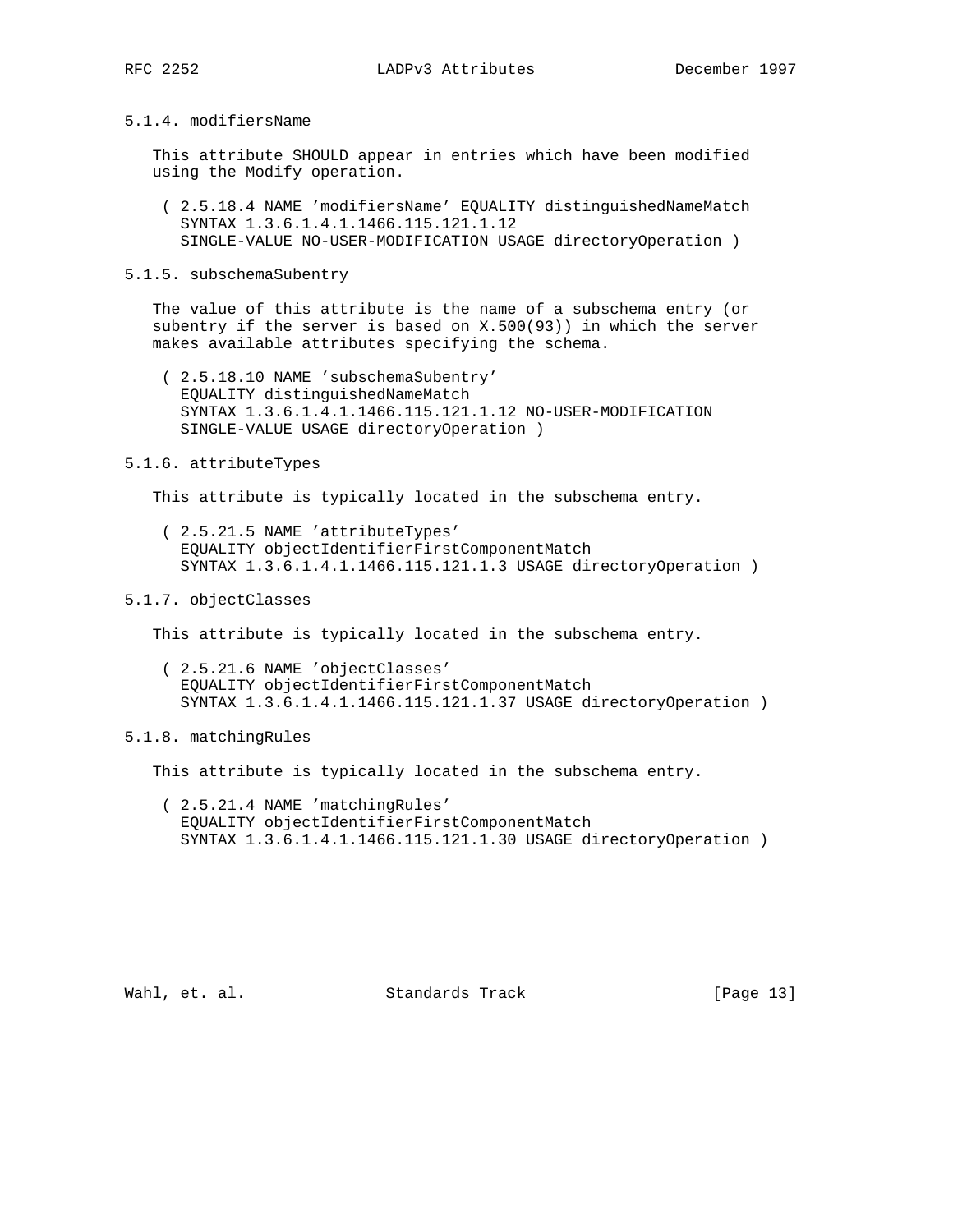#### 5.1.9. matchingRuleUse

This attribute is typically located in the subschema entry.

- ( 2.5.21.8 NAME 'matchingRuleUse' EQUALITY objectIdentifierFirstComponentMatch SYNTAX 1.3.6.1.4.1.1466.115.121.1.31 USAGE directoryOperation )
- 5.2. LDAP Operational Attributes

These attributes are only present in the root DSE (see [1] and [3]).

 Servers MUST recognize these attribute names, but it is not required that a server provide values for these attributes, when the attribute corresponds to a feature which the server does not implement.

#### 5.2.1. namingContexts

 The values of this attribute correspond to naming contexts which this server masters or shadows. If the server does not master any information (e.g. it is an LDAP gateway to a public X.500 directory) this attribute will be absent. If the server believes it contains the entire directory, the attribute will have a single value, and that value will be the empty string (indicating the null DN of the root). This attribute will allow a client to choose suitable base objects for searching when it has contacted a server.

 ( 1.3.6.1.4.1.1466.101.120.5 NAME 'namingContexts' SYNTAX 1.3.6.1.4.1.1466.115.121.1.12 USAGE dSAOperation )

# 5.2.2. altServer

 The values of this attribute are URLs of other servers which may be contacted when this server becomes unavailable. If the server does not know of any other servers which could be used this attribute will be absent. Clients may cache this information in case their preferred LDAP server later becomes unavailable.

 ( 1.3.6.1.4.1.1466.101.120.6 NAME 'altServer' SYNTAX 1.3.6.1.4.1.1466.115.121.1.26 USAGE dSAOperation )

## 5.2.3. supportedExtension

 The values of this attribute are OBJECT IDENTIFIERs identifying the supported extended operations which the server supports.

 If the server does not support any extensions this attribute will be absent.

Wahl, et. al. Standards Track [Page 14]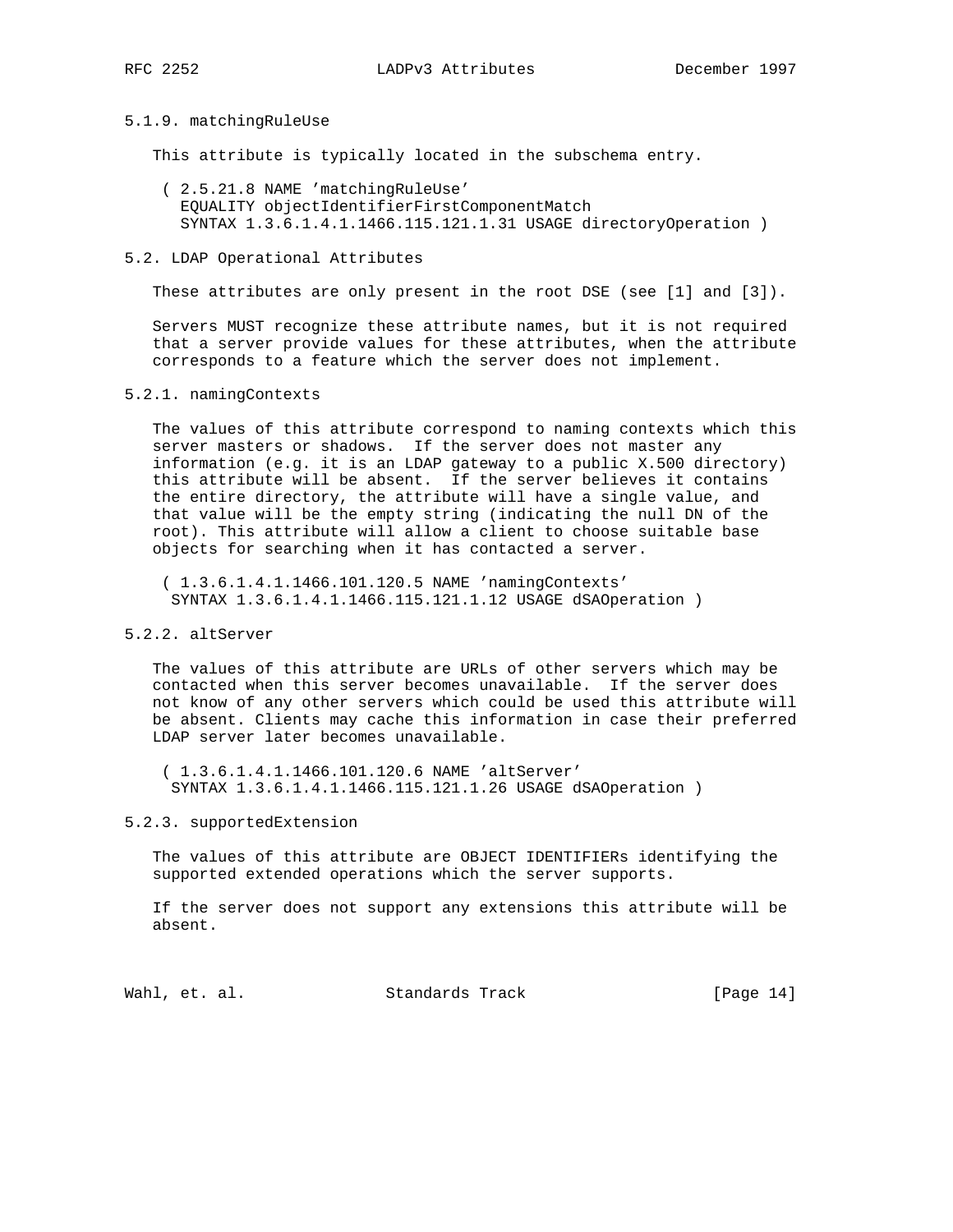( 1.3.6.1.4.1.1466.101.120.7 NAME 'supportedExtension' SYNTAX 1.3.6.1.4.1.1466.115.121.1.38 USAGE dSAOperation )

5.2.4. supportedControl

 The values of this attribute are the OBJECT IDENTIFIERs identifying controls which the server supports. If the server does not support any controls, this attribute will be absent.

 ( 1.3.6.1.4.1.1466.101.120.13 NAME 'supportedControl' SYNTAX 1.3.6.1.4.1.1466.115.121.1.38 USAGE dSAOperation )

5.2.5. supportedSASLMechanisms

 The values of this attribute are the names of supported SASL mechanisms which the server supports. If the server does not support any mechanisms this attribute will be absent.

 ( 1.3.6.1.4.1.1466.101.120.14 NAME 'supportedSASLMechanisms' SYNTAX 1.3.6.1.4.1.1466.115.121.1.15 USAGE dSAOperation )

5.2.6. supportedLDAPVersion

 The values of this attribute are the versions of the LDAP protocol which the server implements.

 ( 1.3.6.1.4.1.1466.101.120.15 NAME 'supportedLDAPVersion' SYNTAX 1.3.6.1.4.1.1466.115.121.1.27 USAGE dSAOperation )

## 5.3. LDAP Subschema Attribute

This attribute is typically located in the subschema entry.

5.3.1. ldapSyntaxes

 Servers MAY use this attribute to list the syntaxes which are implemented. Each value corresponds to one syntax.

 ( 1.3.6.1.4.1.1466.101.120.16 NAME 'ldapSyntaxes' EQUALITY objectIdentifierFirstComponentMatch SYNTAX 1.3.6.1.4.1.1466.115.121.1.54 USAGE directoryOperation )

5.4. X.500 Subschema attributes

 These attributes are located in the subschema entry. All servers SHOULD recognize their name, although typically only X.500 servers will implement their functionality.

Wahl, et. al. Standards Track [Page 15]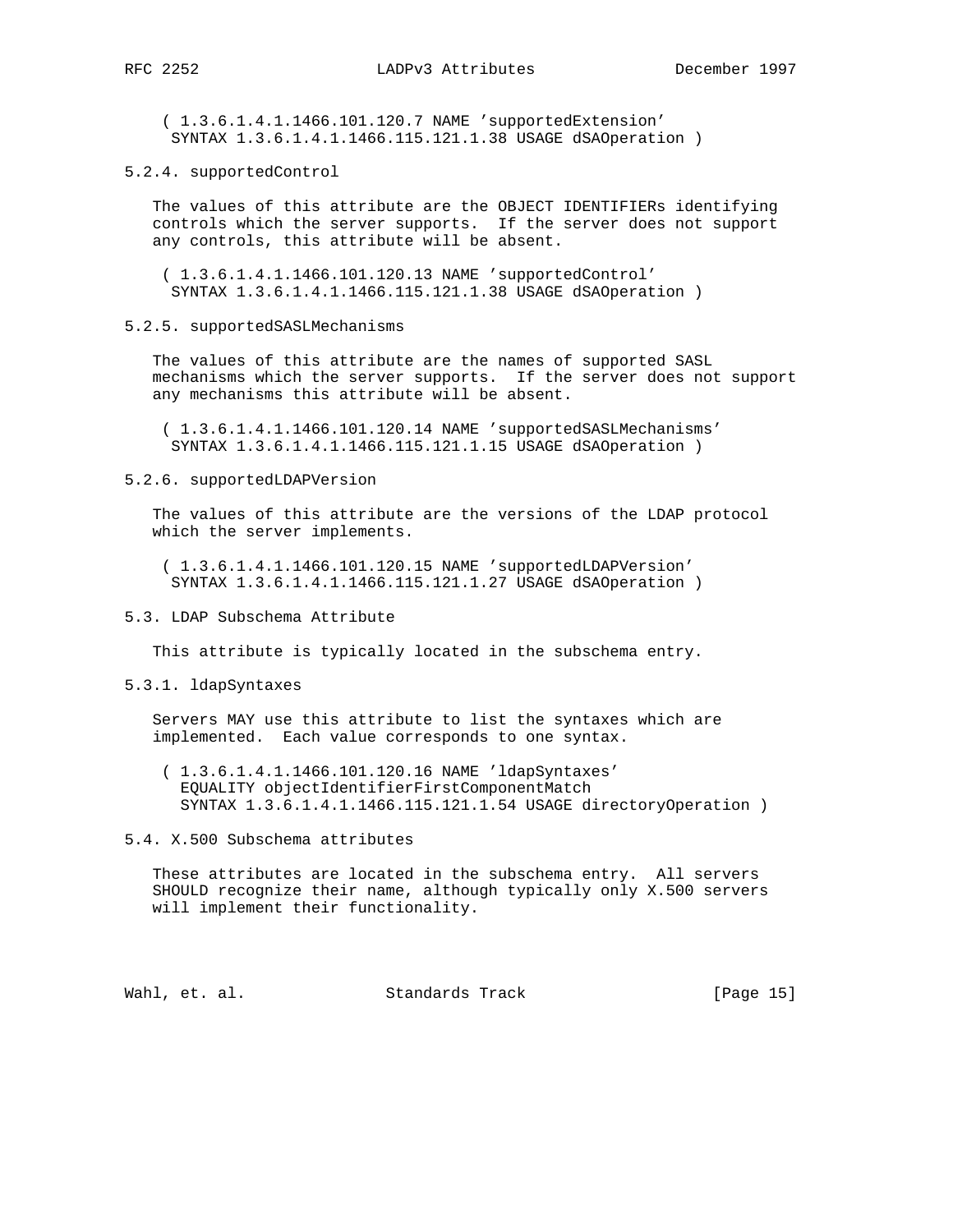# 5.4.1. dITStructureRules

- ( 2.5.21.1 NAME 'dITStructureRules' EQUALITY integerFirstComponentMatch SYNTAX 1.3.6.1.4.1.1466.115.121.1.17 USAGE directoryOperation )
- 5.4.2. nameForms
	- ( 2.5.21.7 NAME 'nameForms' EQUALITY objectIdentifierFirstComponentMatch SYNTAX 1.3.6.1.4.1.1466.115.121.1.35 USAGE directoryOperation )

5.4.3. ditContentRules

- ( 2.5.21.2 NAME 'dITContentRules' EQUALITY objectIdentifierFirstComponentMatch SYNTAX 1.3.6.1.4.1.1466.115.121.1.16 USAGE directoryOperation )
- 6. Syntaxes

Servers SHOULD recognize all the syntaxes described in this section.

6.1. Attribute Type Description

( 1.3.6.1.4.1.1466.115.121.1.3 DESC 'Attribute Type Description' )

 Values in this syntax are encoded according to the BNF given at the start of section 4.2. For example,

 ( 2.5.4.0 NAME 'objectClass' SYNTAX 1.3.6.1.4.1.1466.115.121.1.38 )

## 6.2. Binary

( 1.3.6.1.4.1.1466.115.121.1.5 DESC 'Binary' )

Values in this syntax are encoded as described in section 4.3.1.

6.3. Bit String

( 1.3.6.1.4.1.1466.115.121.1.6 DESC 'Bit String' )

Values in this syntax are encoded according to the following BNF:

bitstring = "'" \*binary-digit "'B"

binary-digit =  $"0" / "1"$ 

Wahl, et. al. Standards Track [Page 16]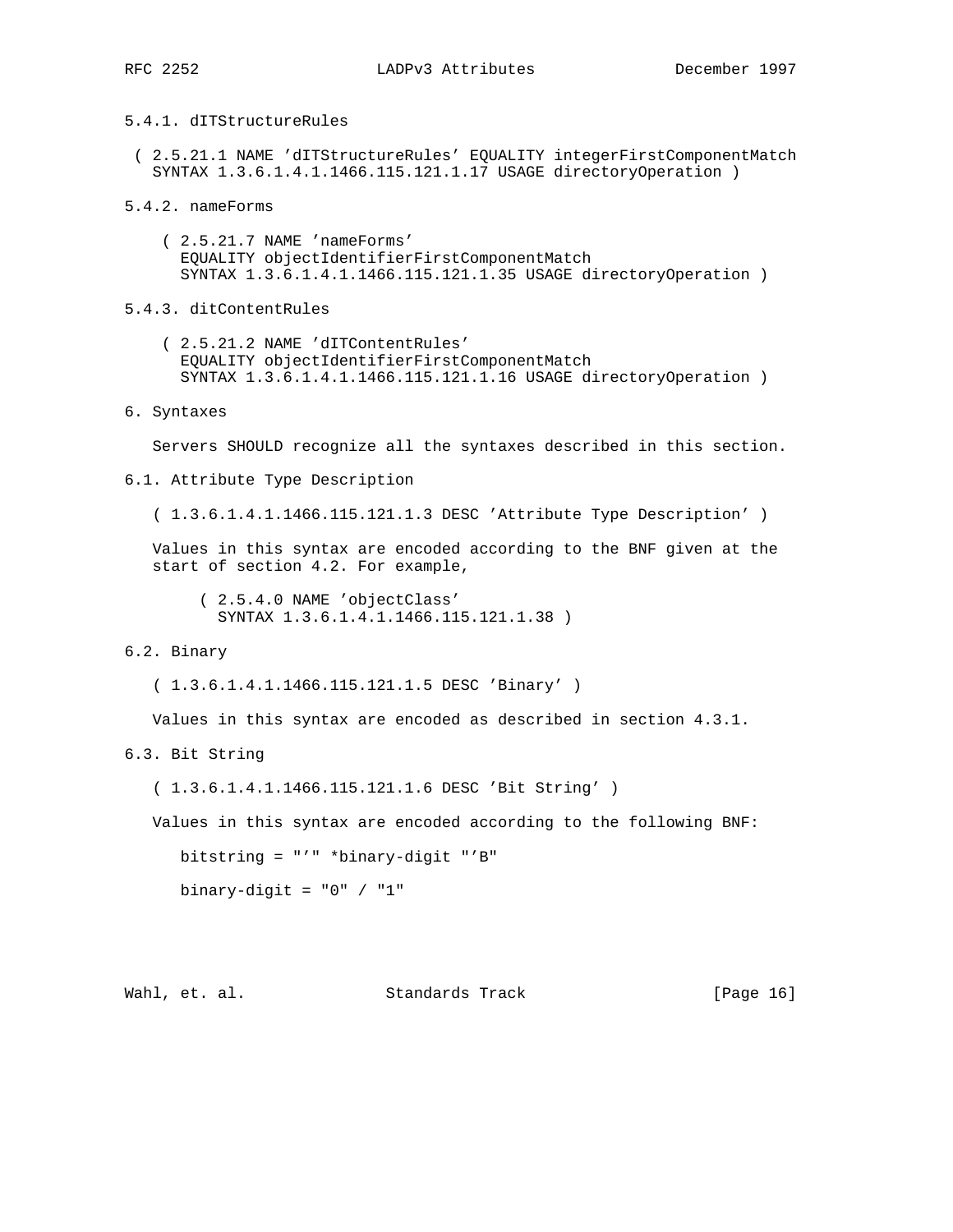Example:

'0101111101'B

6.4. Boolean

( 1.3.6.1.4.1.1466.115.121.1.7 DESC 'Boolean' )

Values in this syntax are encoded according to the following BNF:

boolean = "TRUE" / "FALSE"

 Boolean values have an encoding of "TRUE" if they are logically true, and have an encoding of "FALSE" otherwise.

6.5. Certificate

( 1.3.6.1.4.1.1466.115.121.1.8 DESC 'Certificate' )

 Because of the changes from X.509(1988) and X.509(1993) and additional changes to the ASN.1 definition to support certificate extensions, no string representation is defined, and values in this syntax MUST only be transferred using the binary encoding, by requesting or returning the attributes with descriptions "userCertificate;binary" or "caCertificate;binary". The BNF notation in RFC 1778 for "User Certificate" is not recommended to be used.

6.6. Certificate List

( 1.3.6.1.4.1.1466.115.121.1.9 DESC 'Certificate List' )

 Because of the incompatibility of the X.509(1988) and X.509(1993) definitions of revocation lists, values in this syntax MUST only be transferred using a binary encoding, by requesting or returning the attributes with descriptions "certificateRevocationList;binary" or "authorityRevocationList;binary". The BNF notation in RFC 1778 for "Authority Revocation List" is not recommended to be used.

## 6.7. Certificate Pair

( 1.3.6.1.4.1.1466.115.121.1.10 DESC 'Certificate Pair' )

 Because the Certificate is being carried in binary, values in this syntax MUST only be transferred using a binary encoding, by requesting or returning the attribute description "crossCertificatePair;binary". The BNF notation in RFC 1778 for "Certificate Pair" is not recommended to be used.

Wahl, et. al. Standards Track [Page 17]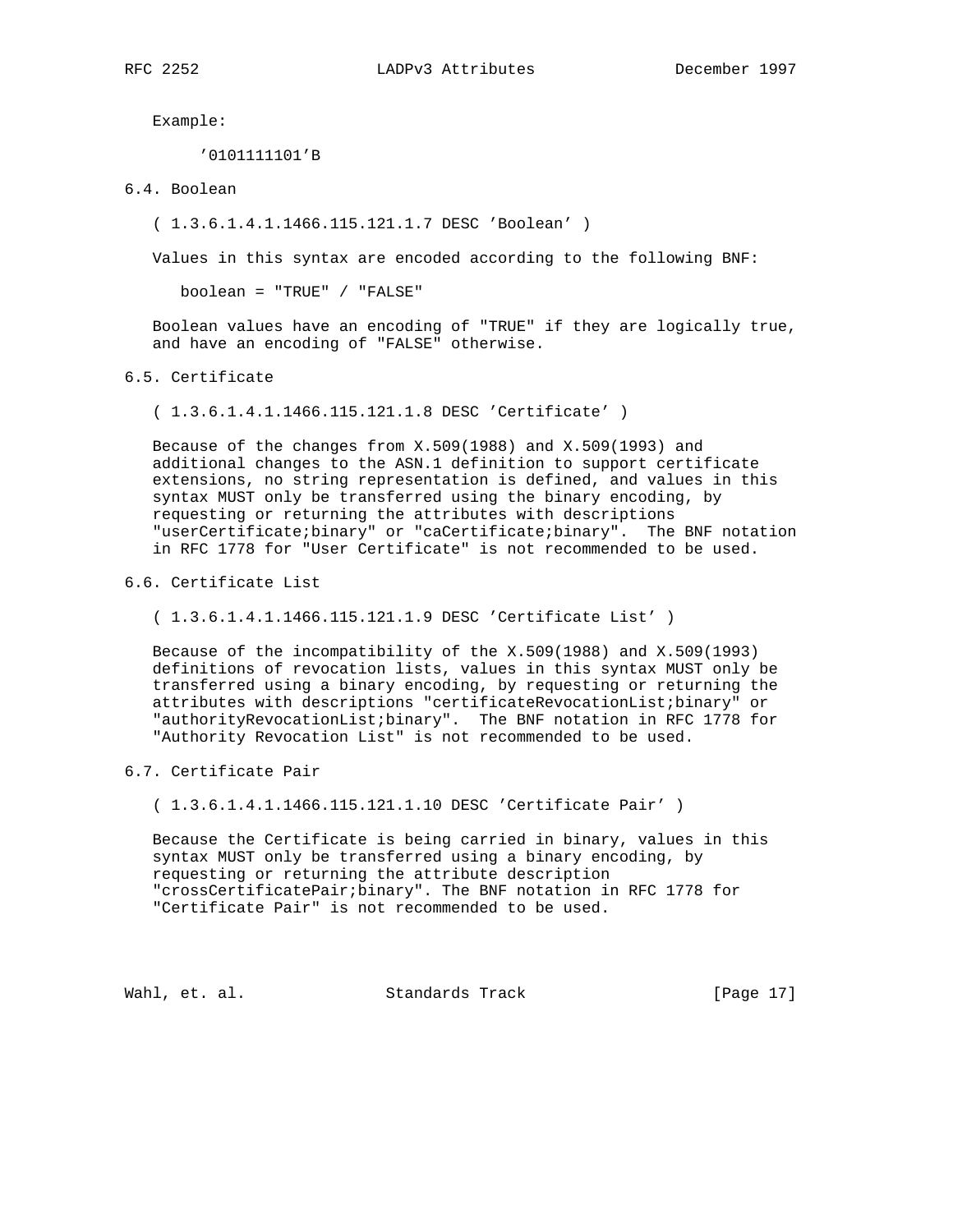6.8. Country String

( 1.3.6.1.4.1.1466.115.121.1.11 DESC 'Country String' )

 A value in this syntax is encoded the same as a value of Directory String syntax. Note that this syntax is limited to values of exactly two printable string characters, as listed in ISO 3166 [14].

```
 CountryString = p p
```
 Example: **TIS** 

6.9. DN

( 1.3.6.1.4.1.1466.115.121.1.12 DESC 'DN' )

 Values in the Distinguished Name syntax are encoded to have the representation defined in [5]. Note that this representation is not reversible to an ASN.1 encoding used in X.500 for Distinguished Names, as the CHOICE of any DirectoryString element in an RDN is no longer known.

```
 Examples (from [5]):
   CN=Steve Kille,O=Isode Limited,C=GB
    OU=Sales+CN=J. Smith,O=Widget Inc.,C=US
   CN=L. Eagle,O=Sue\, Grabbit and Runn,C=GB
    CN=Before\0DAfter,O=Test,C=GB
    1.3.6.1.4.1.1466.0=#04024869,O=Test,C=GB
  SN=Lu\C4\8Di\C4\87
```
6.10. Directory String

( 1.3.6.1.4.1.1466.115.121.1.15 DESC 'Directory String' )

 A string in this syntax is encoded in the UTF-8 form of ISO 10646 (a superset of Unicode). Servers and clients MUST be prepared to receive encodings of arbitrary Unicode characters, including characters not presently assigned to any character set.

 For characters in the PrintableString form, the value is encoded as the string value itself.

 If it is of the TeletexString form, then the characters are transliterated to their equivalents in UniversalString, and encoded in UTF-8 [9].

Wahl, et. al. Standards Track [Page 18]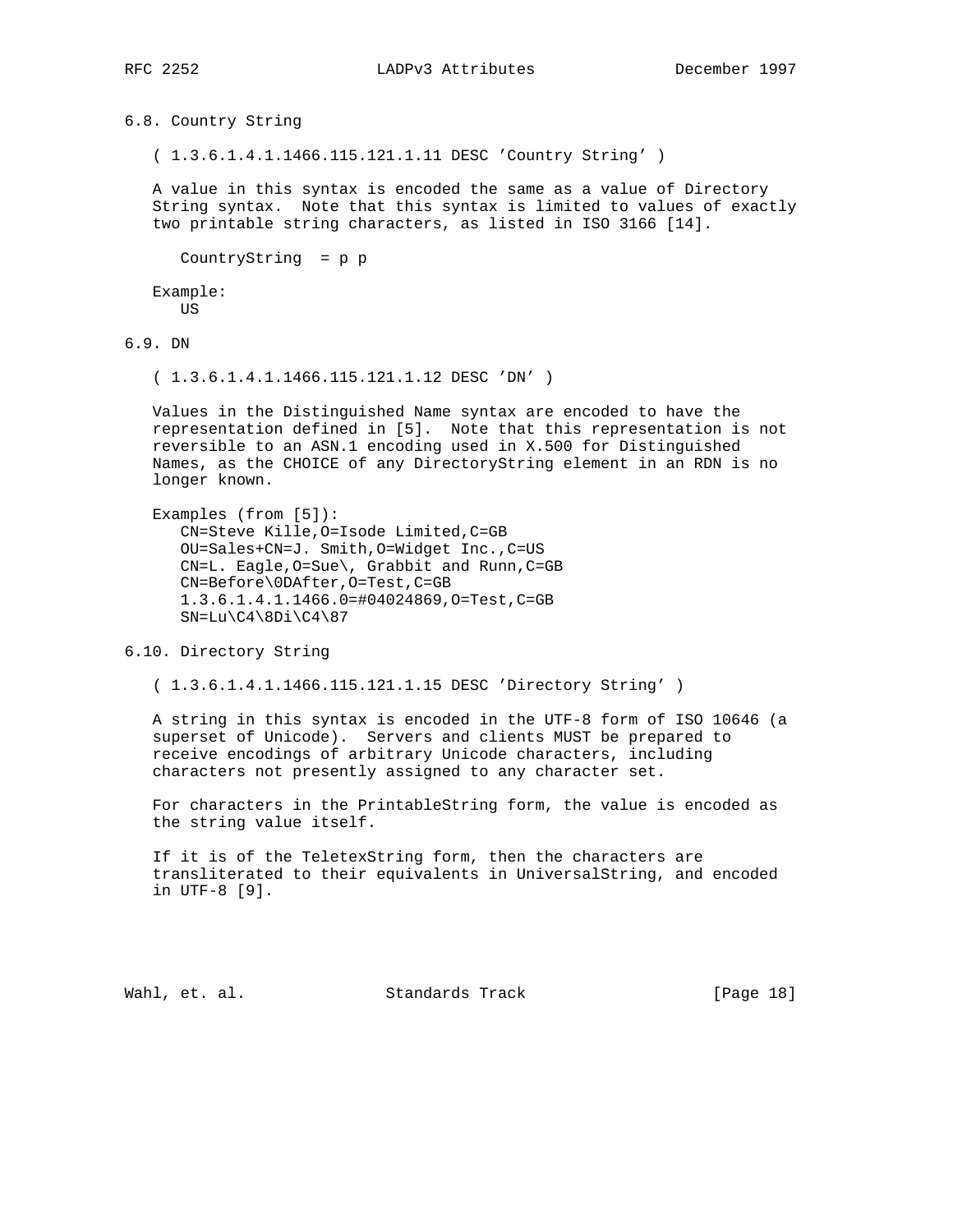RFC 2252 LADPv3 Attributes December 1997

 If it is of the UniversalString or BMPString forms [10], UTF-8 is used to encode them.

 Note: the form of DirectoryString is not indicated in protocol unless the attribute value is carried in binary. Servers which convert to DAP MUST choose an appropriate form. Servers MUST NOT reject values merely because they contain legal Unicode characters outside of the range of printable ASCII.

Example:

This is a string of DirectoryString containing #!%#@

6.11. DIT Content Rule Description

( 1.3.6.1.4.1.1466.115.121.1.16 DESC 'DIT Content Rule Description' )

 Values in this syntax are encoded according to the following BNF. Implementors should note that future versions of this document may have expanded this BNF to include additional terms.

```
 DITContentRuleDescription = "("
         numericoid ; Structural ObjectClass identifier
         [ "NAME" qdescrs ]
         [ "DESC" qdstring ]
         [ "OBSOLETE" ]
 [ "AUX" oids ] ; Auxiliary ObjectClasses
 [ "MUST" oids ] ; AttributeType identifiers
 [ "MAY" oids ] ; AttributeType identifiers
 [ "NOT" oids ] ; AttributeType identifiers
        ")"
```
6.12. Facsimile Telephone Number

 ( 1.3.6.1.4.1.1466.115.121.1.22 DESC 'Facsimile Telephone Number' ) Values in this syntax are encoded according to the following BNF: fax-number = printablestring [ "\$" faxparameters ] faxparameters = faxparm / ( faxparm "\$" faxparameters ) faxparm = "twoDimensional" / "fineResolution" / "unlimitedLength" / "b4Length" / "a3Width" / "b4Width" / "uncompressed"

Wahl, et. al. Standards Track [Page 19]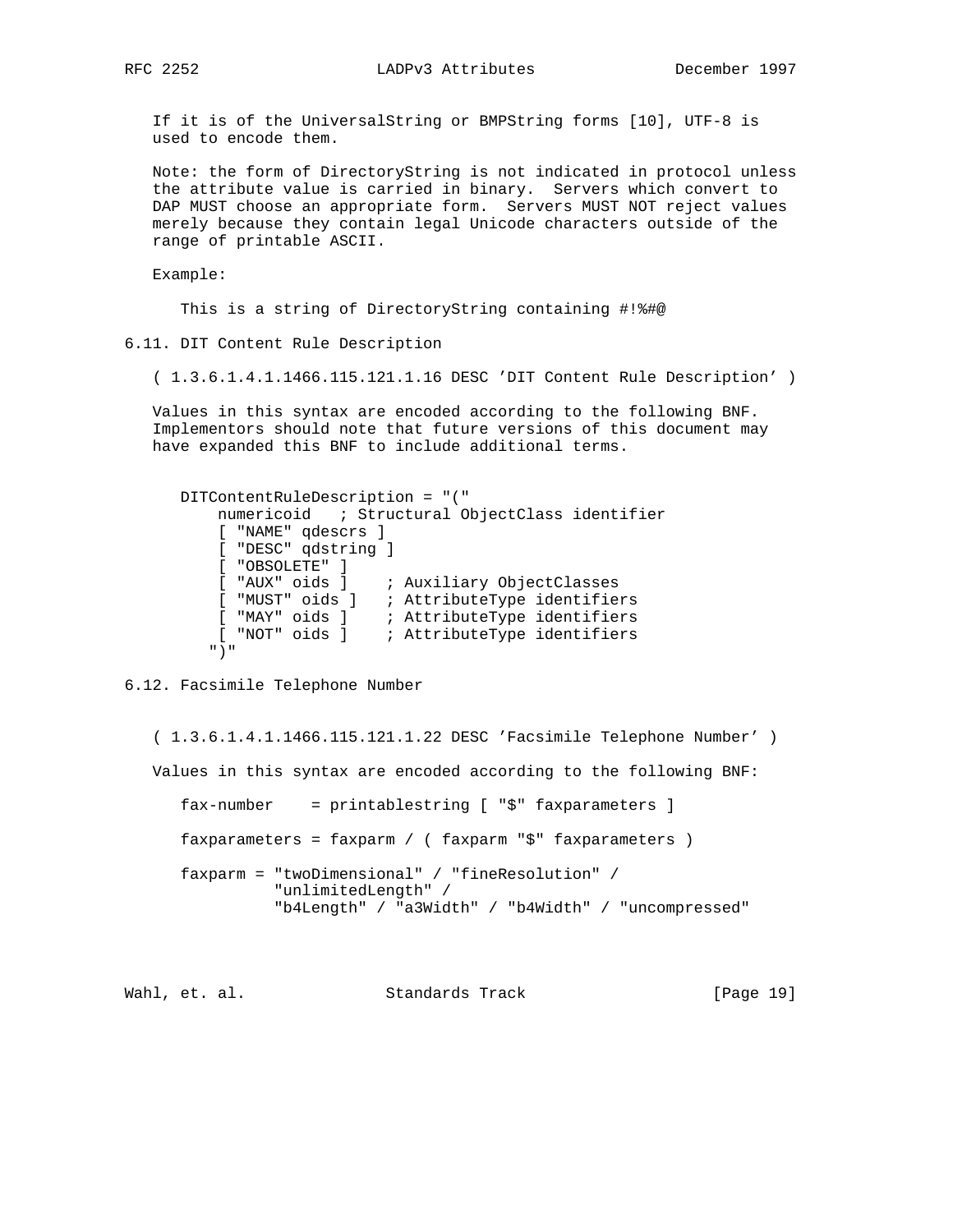RFC 2252 LADPv3 Attributes December 1997

 In the above, the first printablestring is the telephone number, based on E.123 [15], and the faxparm tokens represent fax parameters.

6.13. Fax

( 1.3.6.1.4.1.1466.115.121.1.23 DESC 'Fax' )

 Values in this syntax are encoded as if they were octet strings containing Group 3 Fax images as defined in [7].

6.14. Generalized Time

( 1.3.6.1.4.1.1466.115.121.1.24 DESC 'Generalized Time' )

 Values in this syntax are encoded as printable strings, represented as specified in X.208. Note that the time zone must be specified. It is strongly recommended that GMT time be used. For example,

199412161032Z

6.15. IA5 String

( 1.3.6.1.4.1.1466.115.121.1.26 DESC 'IA5 String' )

The encoding of a value in this syntax is the string value itself.

6.16. INTEGER

( 1.3.6.1.4.1.1466.115.121.1.27 DESC 'INTEGER' )

 Values in this syntax are encoded as the decimal representation of their values, with each decimal digit represented by the its character equivalent. So the number 1321 is represented by the character string "1321".

6.17. JPEG

( 1.3.6.1.4.1.1466.115.121.1.28 DESC 'JPEG' )

 Values in this syntax are encoded as strings containing JPEG images in the JPEG File Interchange Format (JFIF), as described in [8].

6.18. Matching Rule Description

( 1.3.6.1.4.1.1466.115.121.1.30 DESC 'Matching Rule Description' )

 Values of type matchingRules are encoded as strings according to the BNF given in section 4.5.

Wahl, et. al. Standards Track [Page 20]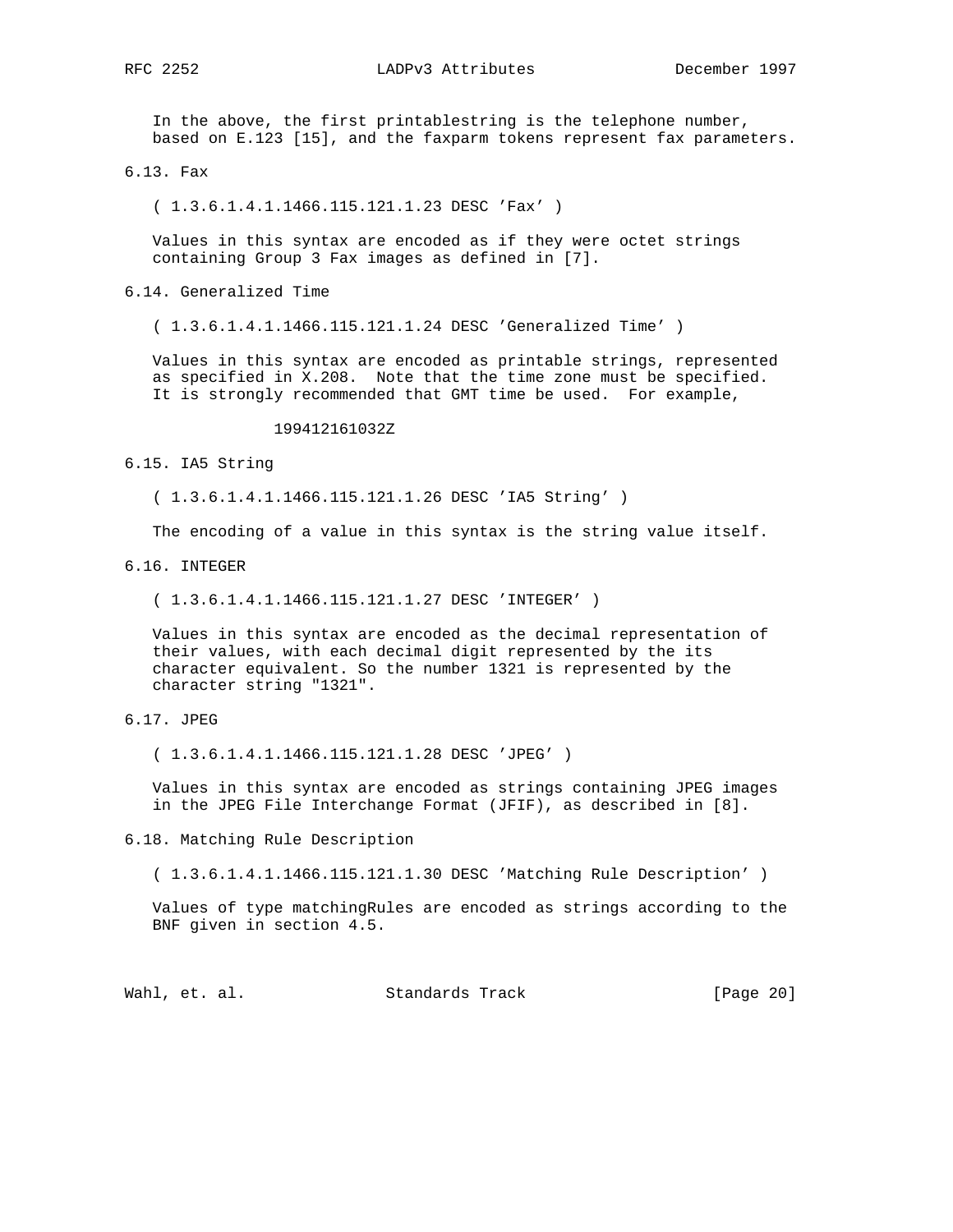6.19. Matching Rule Use Description

 ( 1.3.6.1.4.1.1466.115.121.1.31 DESC 'Matching Rule Use Description'  $\lambda$ 

 Values of type matchingRuleUse are encoded as strings according to the BNF given in section 4.5.

6.20. MHS OR Address

( 1.3.6.1.4.1.1466.115.121.1.33 DESC 'MHS OR Address' )

 Values in this syntax are encoded as strings, according to the format defined in [11].

6.21. Name And Optional UID

( 1.3.6.1.4.1.1466.115.121.1.34 DESC 'Name And Optional UID' )

Values in this syntax are encoded according to the following BNF:

NameAndOptionalUID = DistinguishedName [ "#" bitstring ]

 Although the '#' character may occur in a string representation of a distinguished name, no additional special quoting is done. This syntax has been added subsequent to RFC 1778.

Example:

1.3.6.1.4.1.1466.0=#04024869,O=Test,C=GB#'0101'B

6.22. Name Form Description

( 1.3.6.1.4.1.1466.115.121.1.35 DESC 'Name Form Description' )

 Values in this syntax are encoded according to the following BNF. Implementors should note that future versions of this document may have expanded this BNF to include additional terms.

```
 NameFormDescription = "(" whsp
         numericoid whsp ; NameForm identifier
         [ "NAME" qdescrs ]
         [ "DESC" qdstring ]
         [ "OBSOLETE" whsp ]
"OC" woid \qquad \qquad ; Structural ObjectClass
 "MUST" oids ; AttributeTypes
 [ "MAY" oids ] ; AttributeTypes
      whsp ")"
```
Wahl, et. al. Standards Track [Page 21]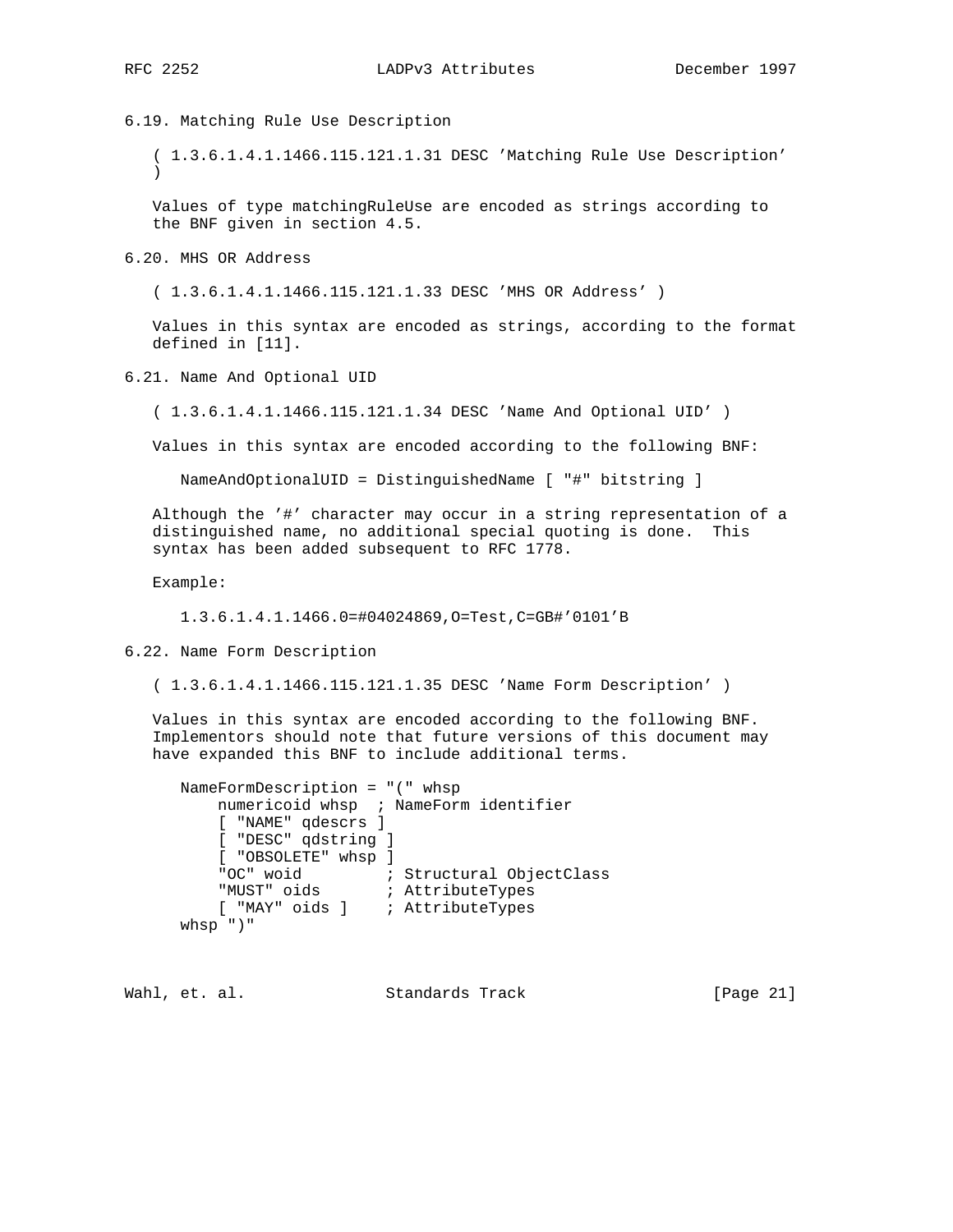6.23. Numeric String

( 1.3.6.1.4.1.1466.115.121.1.36 DESC 'Numeric String' )

 The encoding of a string in this syntax is the string value itself. Example:

1997

6.24. Object Class Description

( 1.3.6.1.4.1.1466.115.121.1.37 DESC 'Object Class Description' )

 Values in this syntax are encoded according to the BNF in section 4.4.

6.25. OID

( 1.3.6.1.4.1.1466.115.121.1.38 DESC 'OID' )

 Values in the Object Identifier syntax are encoded according to the BNF in section 4.1 for "oid".

Example:

 1.2.3.4  $\cap$ n

6.26. Other Mailbox

( 1.3.6.1.4.1.1466.115.121.1.39 DESC 'Other Mailbox' )

Values in this syntax are encoded according to the following BNF:

otherMailbox = mailbox-type "\$" mailbox

mailbox-type = printablestring

mailbox = <an encoded IA5 String>

 In the above, mailbox-type represents the type of mail system in which the mailbox resides, for example "MCIMail"; and mailbox is the actual mailbox in the mail system defined by mailbox-type.

6.27. Postal Address

( 1.3.6.1.4.1.1466.115.121.1.41 DESC 'Postal Address' )

Wahl, et. al. Standards Track [Page 22]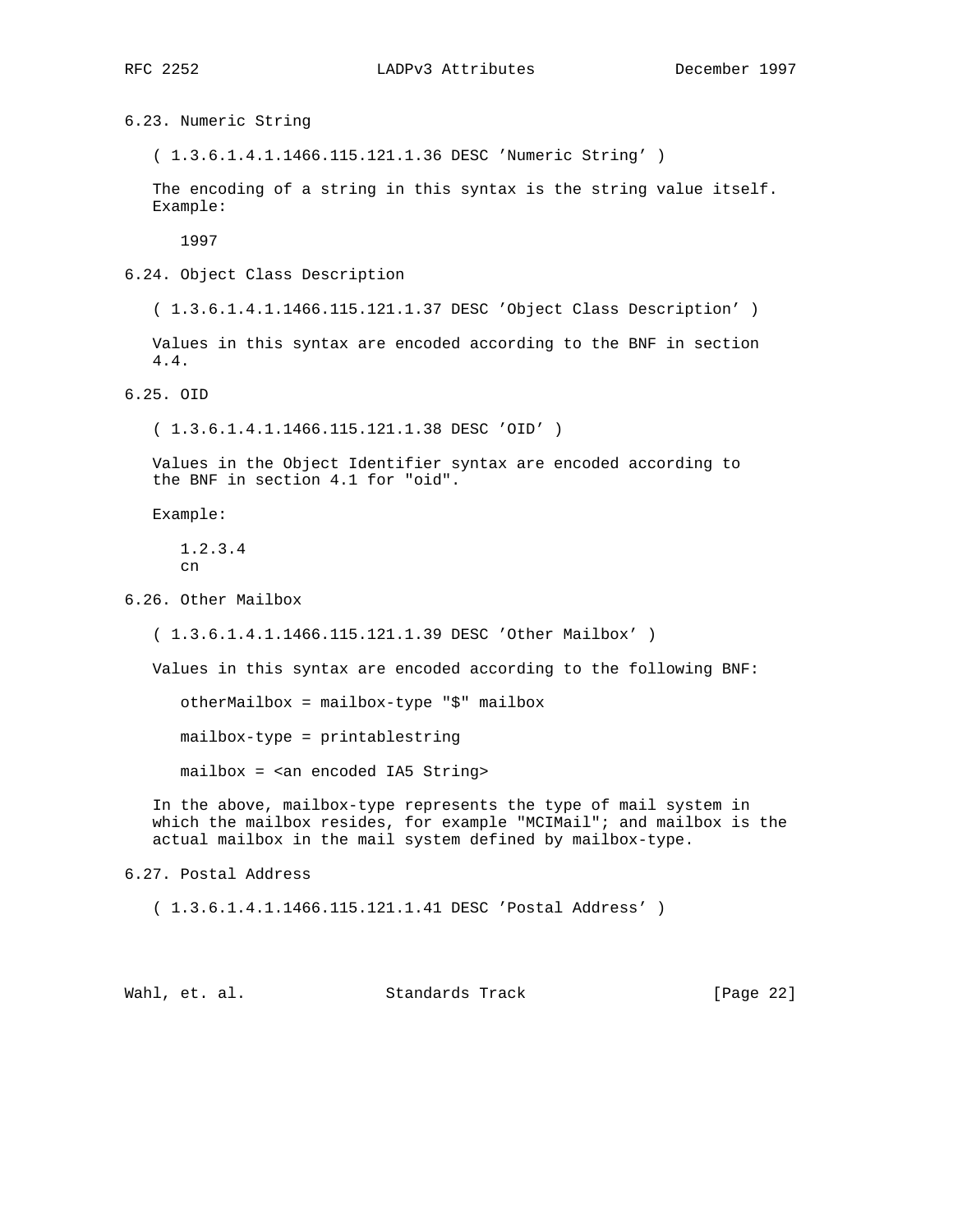Values in this syntax are encoded according to the following BNF:

postal-address = dstring \*( "\$" dstring )

 In the above, each dstring component of a postal address value is encoded as a value of type Directory String syntax. Backslashes and dollar characters, if they occur in the component, are quoted as described in section 4.3. Many servers limit the postal address to six lines of up to thirty characters.

Example:

 1234 Main St.\$Anytown, CA 12345\$USA \241,000,000 Sweepstakes\$PO Box 1000000\$Anytown, CA 12345\$USA

6.28. Presentation Address

( 1.3.6.1.4.1.1466.115.121.1.43 DESC 'Presentation Address' )

 Values in this syntax are encoded with the representation described in RFC 1278 [6].

6.29. Printable String

( 1.3.6.1.4.1.1466.115.121.1.44 DESC 'Printable String' )

 The encoding of a value in this syntax is the string value itself. PrintableString is limited to the characters in production p of section 4.1.

Example:

This is a PrintableString

6.30. Telephone Number

( 1.3.6.1.4.1.1466.115.121.1.50 DESC 'Telephone Number' )

 Values in this syntax are encoded as if they were Printable String types. Telephone numbers are recommended in X.520 to be in international form, as described in E.123 [15].

Example:

+1 512 305 0280

Wahl, et. al. Standards Track [Page 23]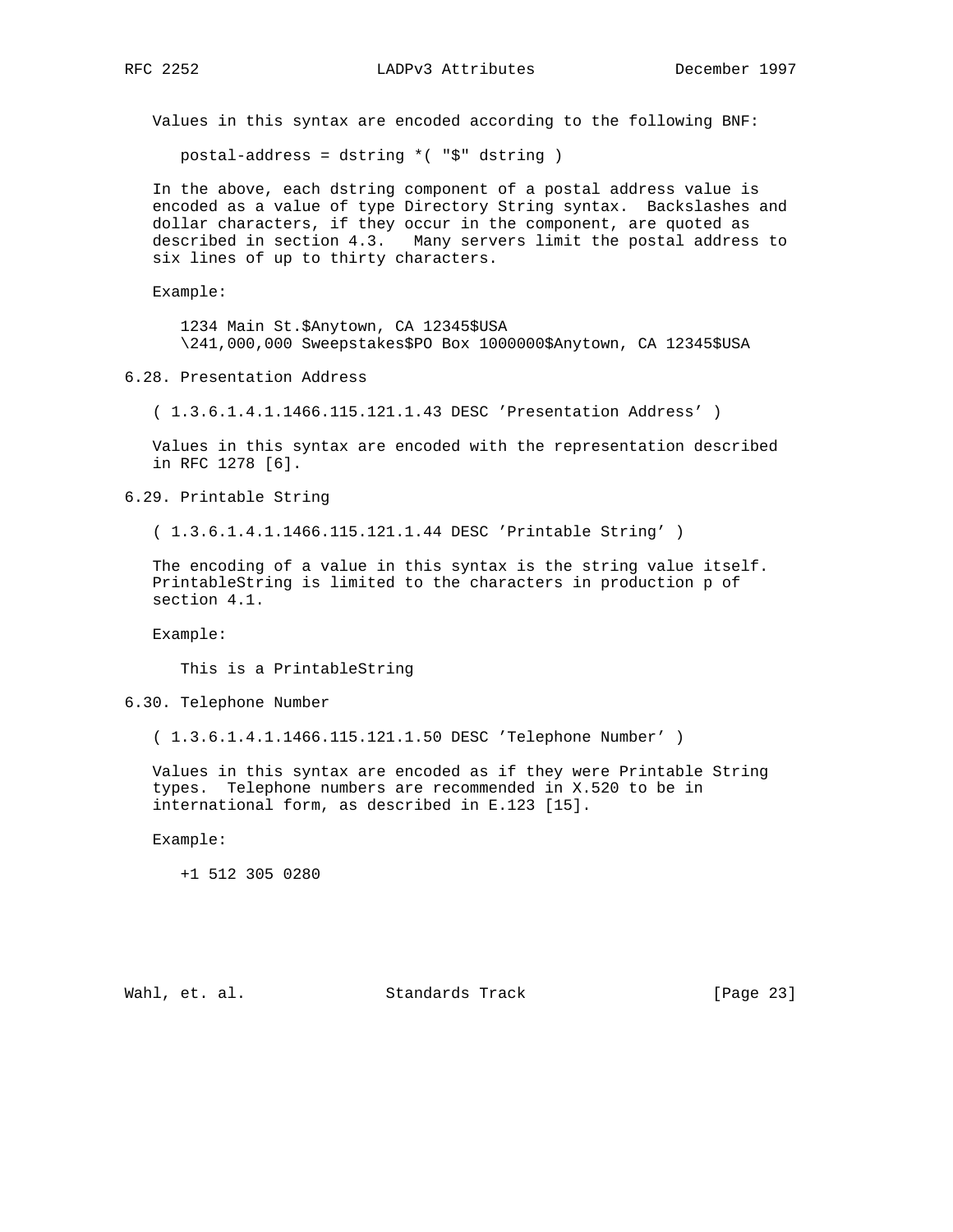6.31. UTC Time

( 1.3.6.1.4.1.1466.115.121.1.53 DESC 'UTC Time' )

 Values in this syntax are encoded as if they were printable strings with the strings containing a UTCTime value. This is historical; new attribute definitions SHOULD use GeneralizedTime instead.

6.32. LDAP Syntax Description

( 1.3.6.1.4.1.1466.115.121.1.54 DESC 'LDAP Syntax Description' )

 Values in this syntax are encoded according to the BNF in section 4.3.3.

6.33. DIT Structure Rule Description

 ( 1.3.6.1.4.1.1466.115.121.1.17 DESC 'DIT Structure Rule Description'  $\left( \right)$ 

Values with this syntax are encoded according to the following BNF:

```
 DITStructureRuleDescription = "(" whsp
    ruleidentifier whsp ; DITStructureRule identifier
    [ "NAME" qdescrs ]
    [ "DESC" qdstring ]
     [ "OBSOLETE" whsp ]
     "FORM" woid whsp ; NameForm
     [ "SUP" ruleidentifiers whsp ] ; superior DITStructureRules
 ")"
 ruleidentifier = integer
```
 ruleidentifiers = ruleidentifier | "(" whsp ruleidentifierlist whsp ")"

ruleidentifierlist = [ ruleidentifier \*( ruleidentifier ) ]

7. Object Classes

 Servers SHOULD recognize all the names of standard classes from section 7 of [12].

7.1. Extensible Object Class

 The extensibleObject object class, if present in an entry, permits that entry to optionally hold any attribute. The MAY attribute list of this class is implicitly the set of all attributes.

Wahl, et. al. Standards Track [Page 24]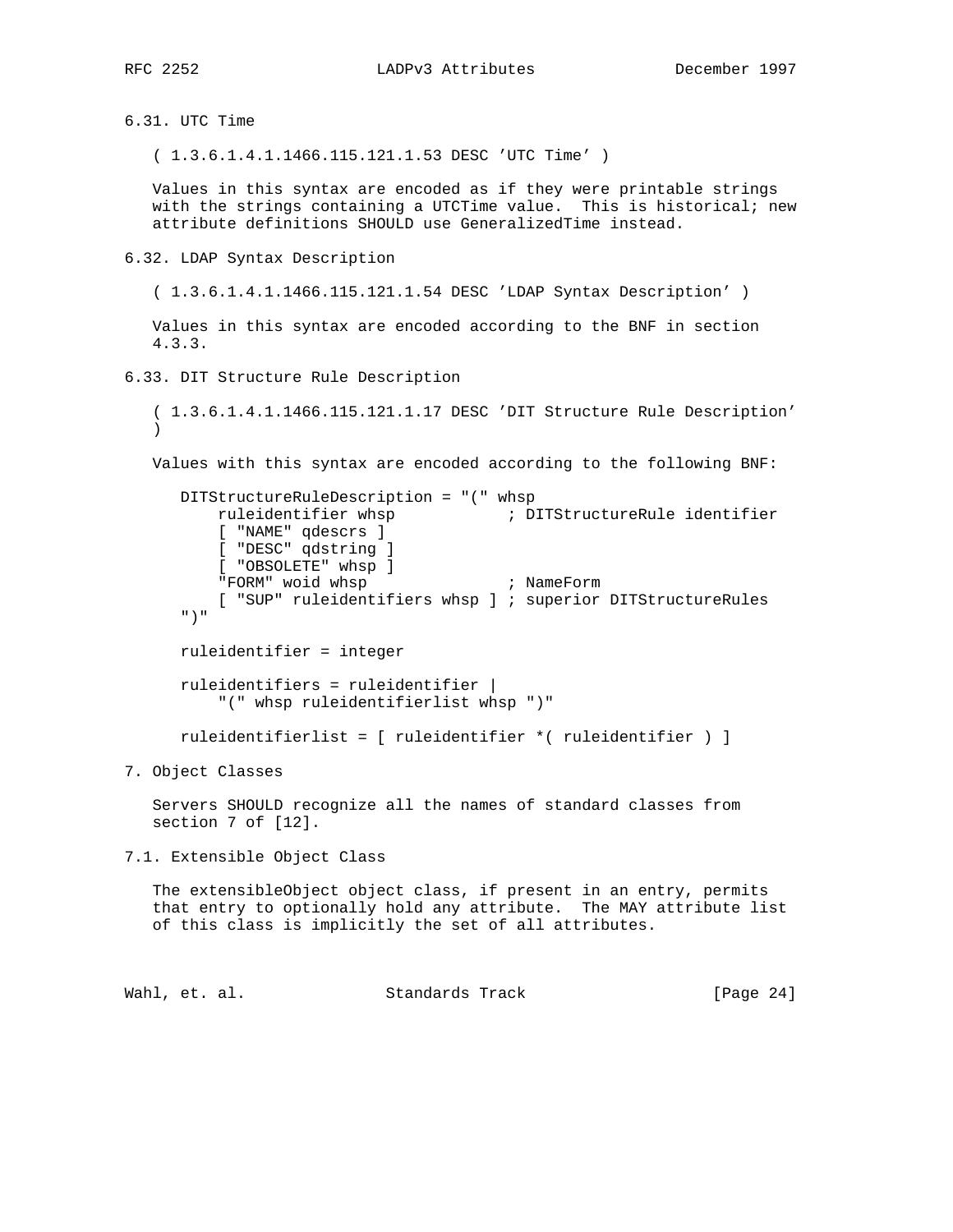( 1.3.6.1.4.1.1466.101.120.111 NAME 'extensibleObject' SUP top AUXILIARY )

 The mandatory attributes of the other object classes of this entry are still required to be present.

 Note that not all servers will implement this object class, and those which do not will reject requests to add entries which contain this object class, or modify an entry to add this object class.

7.2. subschema

This object class is used in the subschema entry.

 ( 2.5.20.1 NAME 'subschema' AUXILIARY MAY ( dITStructureRules \$ nameForms \$ ditContentRules \$ objectClasses \$ attributeTypes \$ matchingRules \$ matchingRuleUse ) )

 The ldapSyntaxes operational attribute may also be present in subschema entries.

8. Matching Rules

 Servers which implement the extensibleMatch filter SHOULD allow all the matching rules listed in this section to be used in the extensibleMatch. In general these servers SHOULD allow matching rules to be used with all attribute types known to the server, when the assertion syntax of the matching rule is the same as the value syntax of the attribute.

Servers MAY implement additional matching rules.

8.1. Matching Rules used in Equality Filters

Servers SHOULD be capable of performing the following matching rules.

 For all these rules, the assertion syntax is the same as the value syntax.

 ( 2.5.13.0 NAME 'objectIdentifierMatch' SYNTAX 1.3.6.1.4.1.1466.115.121.1.38 )

 If the client supplies a filter using an objectIdentifierMatch whose matchValue oid is in the "descr" form, and the oid is not recognized by the server, then the filter is Undefined.

( 2.5.13.1 NAME 'distinguishedNameMatch'

Wahl, et. al. Standards Track [Page 25]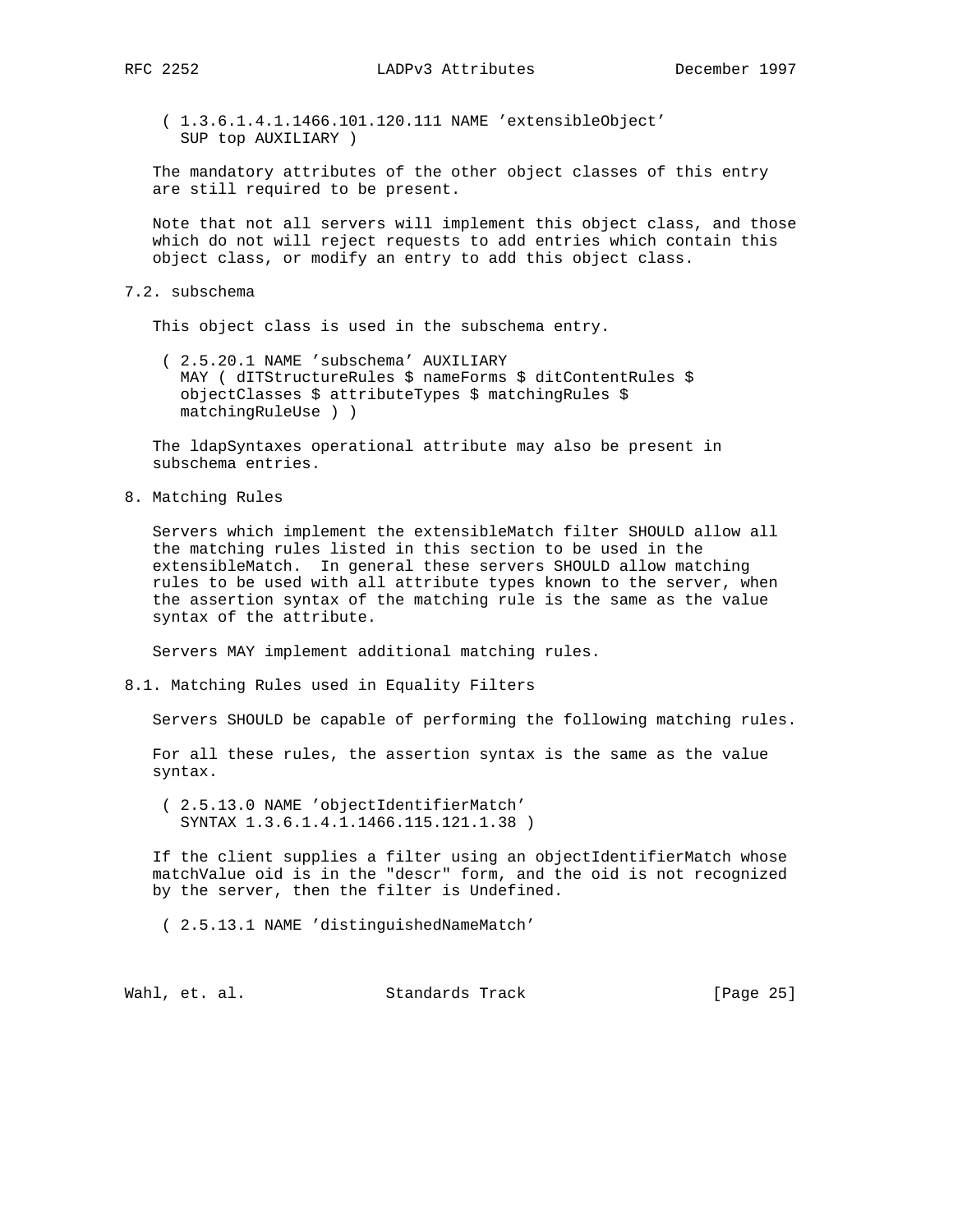SYNTAX 1.3.6.1.4.1.1466.115.121.1.12 )

- ( 2.5.13.2 NAME 'caseIgnoreMatch' SYNTAX 1.3.6.1.4.1.1466.115.121.1.15 )
- ( 2.5.13.8 NAME 'numericStringMatch' SYNTAX 1.3.6.1.4.1.1466.115.121.1.36 )
- ( 2.5.13.11 NAME 'caseIgnoreListMatch' SYNTAX 1.3.6.1.4.1.1466.115.121.1.41 )
- ( 2.5.13.14 NAME 'integerMatch' SYNTAX 1.3.6.1.4.1.1466.115.121.1.27 )
- ( 2.5.13.16 NAME 'bitStringMatch' SYNTAX 1.3.6.1.4.1.1466.115.121.1.6 )
- ( 2.5.13.20 NAME 'telephoneNumberMatch' SYNTAX 1.3.6.1.4.1.1466.115.121.1.50 )
- ( 2.5.13.22 NAME 'presentationAddressMatch' SYNTAX 1.3.6.1.4.1.1466.115.121.1.43 )
- ( 2.5.13.23 NAME 'uniqueMemberMatch' SYNTAX 1.3.6.1.4.1.1466.115.121.1.34 )
- ( 2.5.13.24 NAME 'protocolInformationMatch' SYNTAX 1.3.6.1.4.1.1466.115.121.1.42 )
- ( 2.5.13.27 NAME 'generalizedTimeMatch' SYNTAX 1.3.6.1.4.1.1466.115.121.1.24 )
- ( 1.3.6.1.4.1.1466.109.114.1 NAME 'caseExactIA5Match' SYNTAX 1.3.6.1.4.1.1466.115.121.1.26 )
- ( 1.3.6.1.4.1.1466.109.114.2 NAME 'caseIgnoreIA5Match' SYNTAX 1.3.6.1.4.1.1466.115.121.1.26 )

 When performing the caseIgnoreMatch, caseIgnoreListMatch, telephoneNumberMatch, caseExactIA5Match and caseIgnoreIA5Match, multiple adjoining whitespace characters are treated the same as an individual space, and leading and trailing whitespace is ignored.

 Clients MUST NOT assume that servers are capable of transliteration of Unicode values.

Wahl, et. al. Standards Track [Page 26]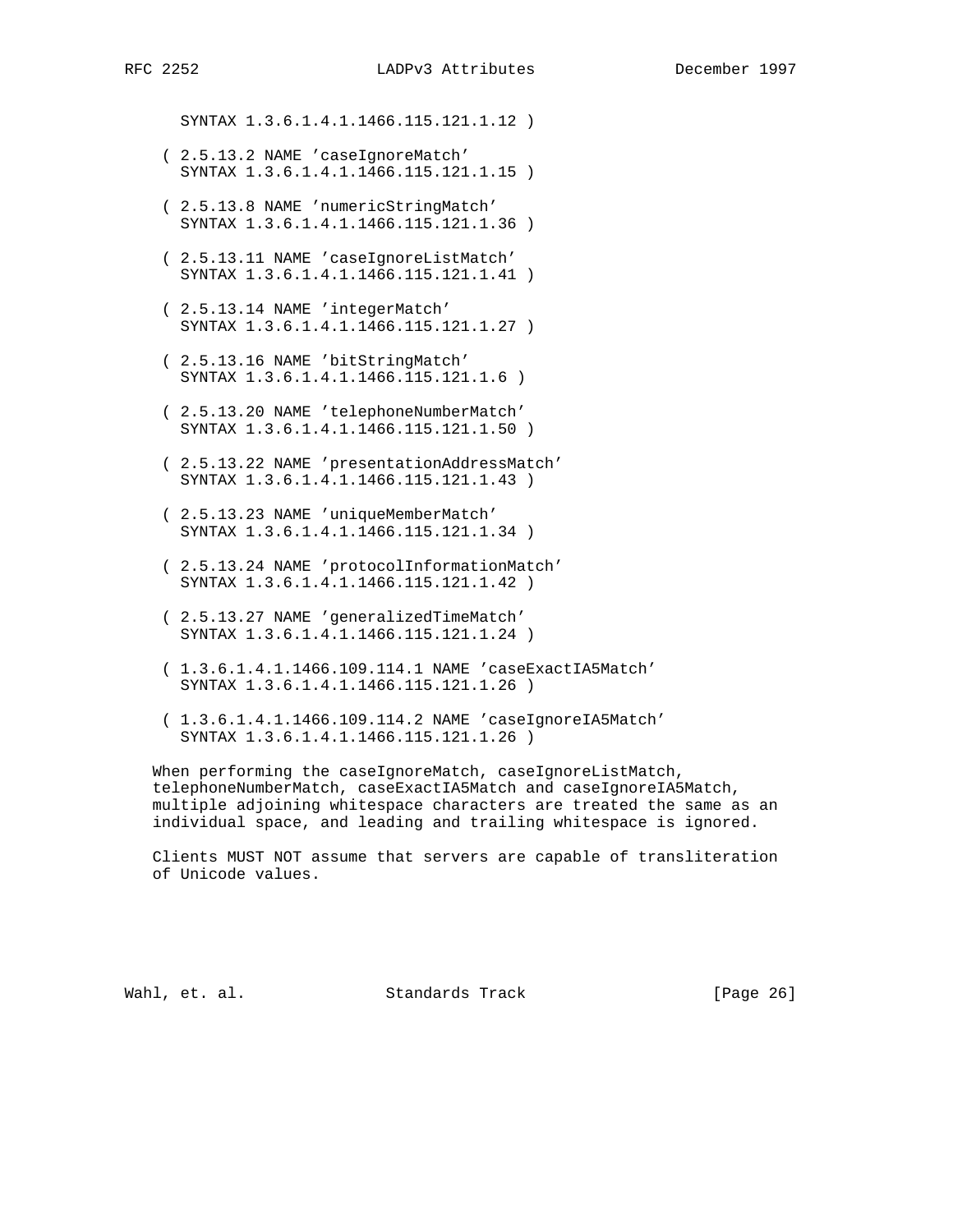8.2. Matching Rules used in Inequality Filters

 Servers SHOULD be capable of performing the following matching rules, which are used in greaterOrEqual and lessOrEqual filters.

- ( 2.5.13.28 NAME 'generalizedTimeOrderingMatch' SYNTAX 1.3.6.1.4.1.1466.115.121.1.24 )
- ( 2.5.13.3 NAME 'caseIgnoreOrderingMatch' SYNTAX 1.3.6.1.4.1.1466.115.121.1.15 )

 The sort ordering for a caseIgnoreOrderingMatch is implementation dependent.

8.3. Syntax and Matching Rules used in Substring Filters

 The Substring Assertion syntax is used only as the syntax of assertion values in the extensible match. It is not used as the syntax of attributes, or in the substring filter.

( 1.3.6.1.4.1.1466.115.121.1.58 DESC 'Substring Assertion' )

The Substring Assertion is encoded according to the following BNF:

```
 substring = [initial] any [final]
 initial = value
any = *** *(value "*")
 final = value
```
 The <value> production is UTF-8 encoded string. Should the backslash or asterix characters be present in a production of <value>, they are quoted as described in section 4.3.

 Servers SHOULD be capable of performing the following matching rules, which are used in substring filters.

 ( 2.5.13.4 NAME 'caseIgnoreSubstringsMatch' SYNTAX 1.3.6.1.4.1.1466.115.121.1.58 )

 ( 2.5.13.21 NAME 'telephoneNumberSubstringsMatch' SYNTAX 1.3.6.1.4.1.1466.115.121.1.58 )

 ( 2.5.13.10 NAME 'numericStringSubstringsMatch' SYNTAX 1.3.6.1.4.1.1466.115.121.1.58 )

Wahl, et. al. Standards Track [Page 27]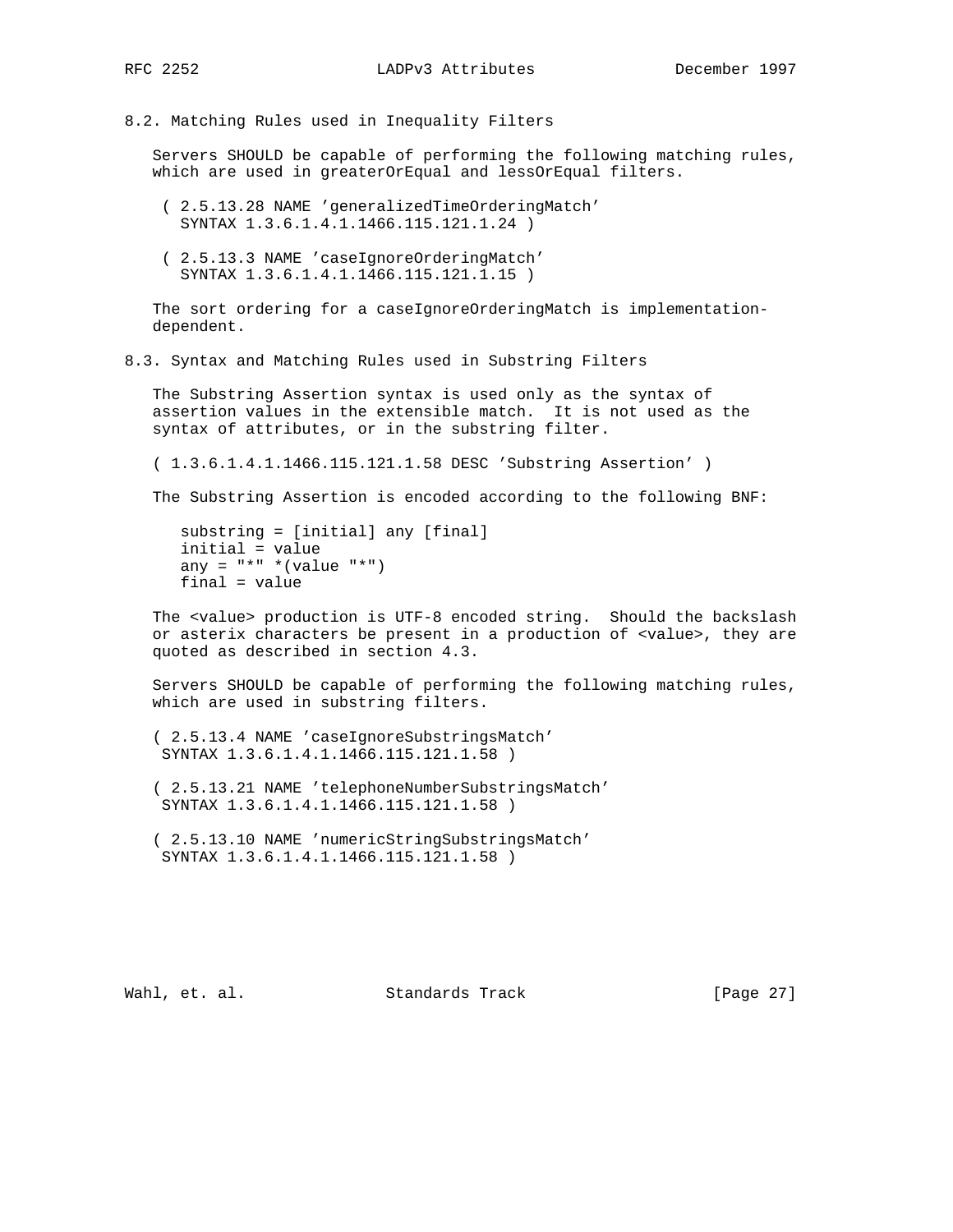## 8.4. Matching Rules for Subschema Attributes

 Servers which allow subschema entries to be modified by clients MUST support the following matching rules, as they are the equality matching rules for several of the subschema attributes.

- ( 2.5.13.29 NAME 'integerFirstComponentMatch' SYNTAX 1.3.6.1.4.1.1466.115.121.1.27 )
- ( 2.5.13.30 NAME 'objectIdentifierFirstComponentMatch' SYNTAX 1.3.6.1.4.1.1466.115.121.1.38 )

 Implementors should note that the assertion syntax of these matching rules, an INTEGER or OID, is different from the value syntax of attributes for which this is the equality matching rule.

 If the client supplies an extensible filter using an objectIdentifierFirstComponentMatch whose matchValue is in the "descr" form, and the OID is not recognized by the server, then the filter is Undefined.

- 9. Security Considerations
- 9.1. Disclosure

 Attributes of directory entries are used to provide descriptive information about the real-world objects they represent, which can be people, organizations or devices. Most countries have privacy laws regarding the publication of information about people.

## 9.2. Use of Attribute Values in Security Applications

 The transformations of an AttributeValue value from its X.501 form to an LDAP string representation are not always reversible back to the same BER or DER form. An example of a situation which requires the DER form of a distinguished name is the verification of an X.509 certificate.

 For example, a distinguished name consisting of one RDN with one AVA, in which the type is commonName and the value is of the TeletexString choice with the letters 'Sam' would be represented in LDAP as the string CN=Sam. Another distinguished name in which the value is still 'Sam' but of the PrintableString choice would have the same representation CN=Sam.

 Applications which require the reconstruction of the DER form of the value SHOULD NOT use the string representation of attribute syntaxes when converting a value to LDAP format. Instead it SHOULD use the

Wahl, et. al. Standards Track [Page 28]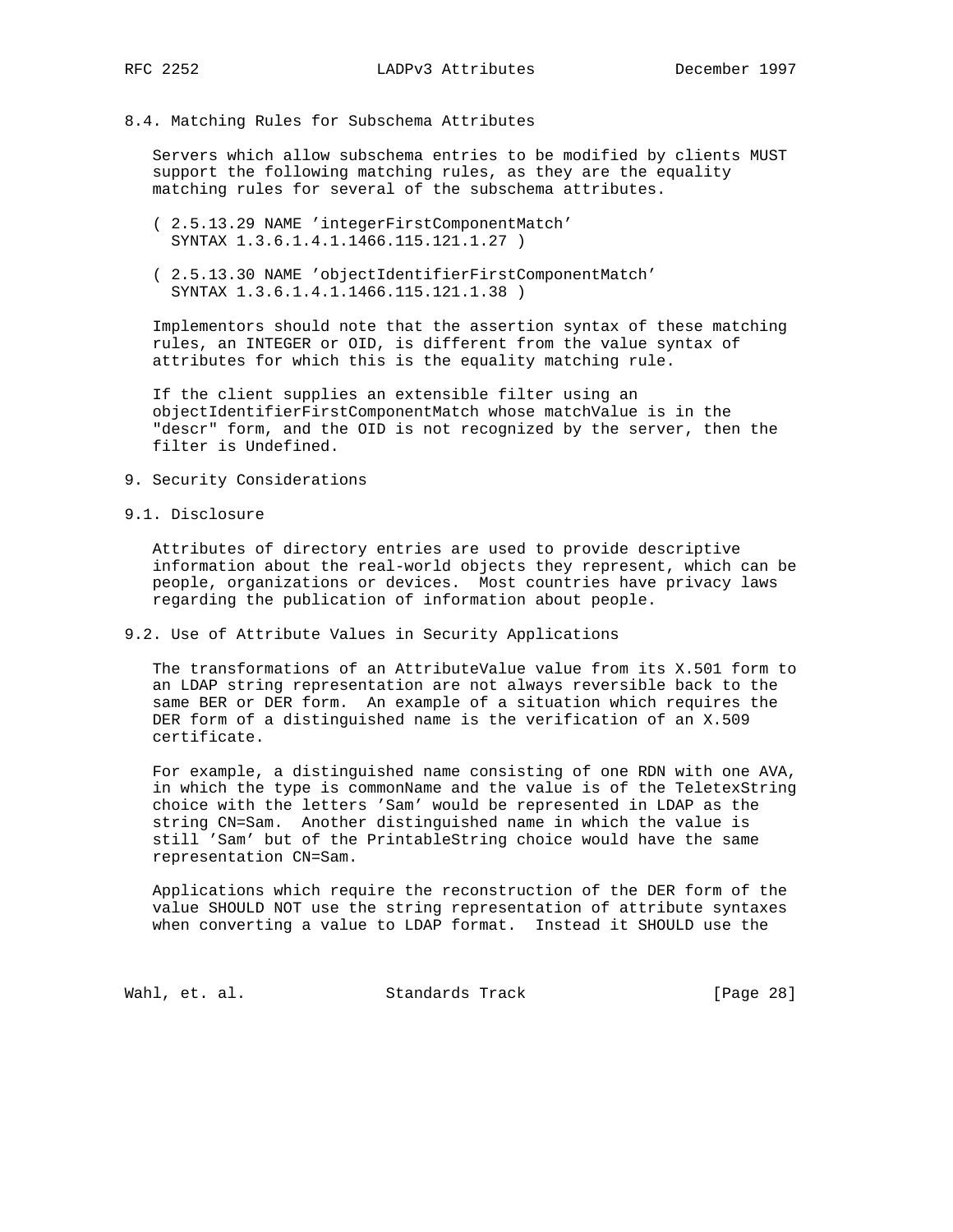Binary syntax.

#### 10. Acknowledgements

 This document is based substantially on RFC 1778, written by Tim Howes, Steve Kille, Wengyik Yeong and Colin Robbins.

 Many of the attribute syntax encodings defined in this and related documents are adapted from those used in the QUIPU and the IC R3 X.500 implementations. The contributions of the authors of both these implementations in the specification of syntaxes are gratefully acknowledged.

Wahl, et. al. Standards Track [Page 29]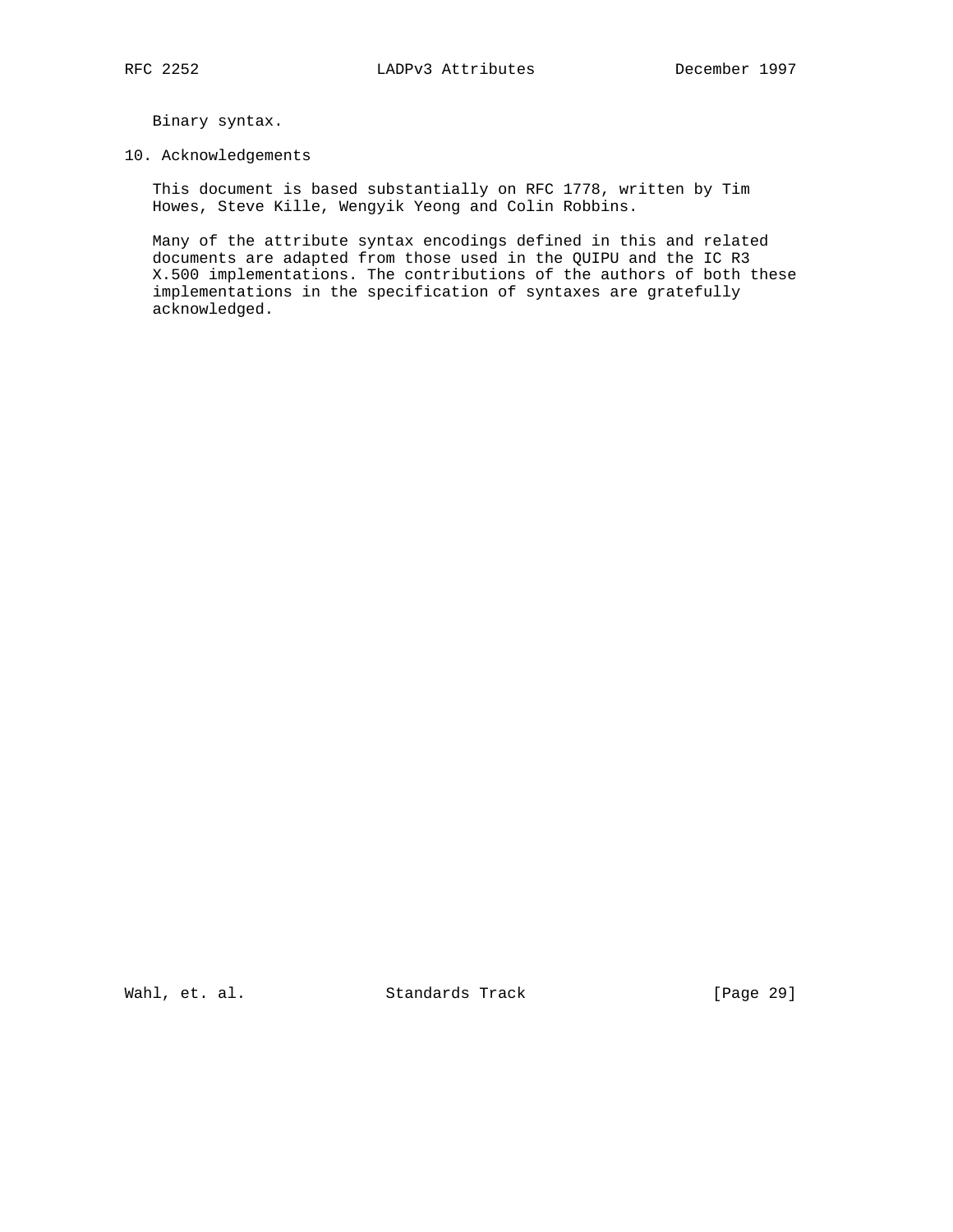11. Authors' Addresses Mark Wahl Critical Angle Inc. 4815 West Braker Lane #502-385 Austin, TX 78759 USA Phone: +1 512 372-3160 EMail: M.Wahl@critical-angle.com Andy Coulbeck Isode Inc. 9390 Research Blvd Suite 305 Austin, TX 78759 USA Phone: +1 512 231-8993 EMail: A.Coulbeck@isode.com Tim Howes Netscape Communications Corp. 501 E. Middlefield Rd, MS MV068 Mountain View, CA 94043 USA Phone: +1 650 937-3419 EMail: howes@netscape.com Steve Kille Isode Limited The Dome, The Square Richmond TW9 1DT UK Phone: +44-181-332-9091 EMail: S.Kille@isode.com

Wahl, et. al. Standards Track [Page 30]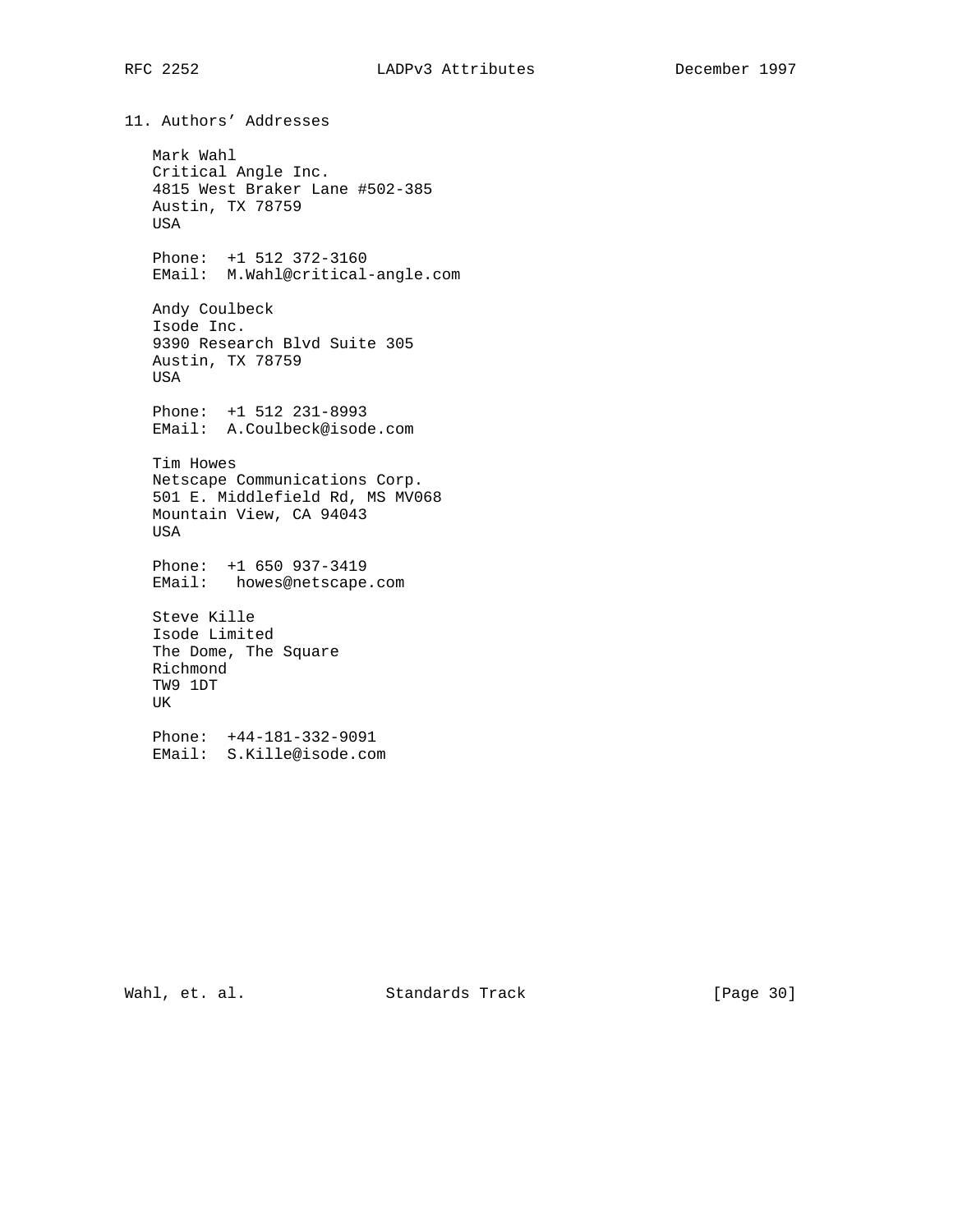12. Bibliography

- [1] Wahl, M., Howes, T., and S. Kille, "Lightweight Directory Access Protocol (v3)", RFC 2251, December 1997.
- [2] The Directory: Selected Attribute Types. ITU-T Recommendation X.520, 1993.
- [3] The Directory: Models. ITU-T Recommendation X.501, 1993.
- [4] Bradner, S., "Key words for use in RFCs to Indicate Requirement Levels", RFC 2119, March 1997.
- [5] Wahl, M., Kille, S., and T. Howes, "Lightweight Directory Access Protocol (v3): UTF-8 String Representation of Distinguished Names", RFC 2253, December 1997.
- [6] Kille, S., "A String Representation for Presentation Addresses", RFC 1278, November 1991.
- [7] Terminal Equipment and Protocols for Telematic Services Standardization of Group 3 facsimile apparatus for document transmission. CCITT, Recommendation T.4.
- [8] JPEG File Interchange Format (Version 1.02). Eric Hamilton, C-Cube Microsystems, Milpitas, CA, September 1, 1992.
- [9] Yergeau, F., "UTF-8, a transformation format of Unicode and ISO 10646", RFC 2044, October 1996.
- [10] Universal Multiple-Octet Coded Character Set (UCS) Architecture and Basic Multilingual Plane, ISO/IEC 10646-1 : 1993 (With amendments).
- [11] Hardcastle-Kille, S., "Mapping between X.400(1988) / ISO 10021 and RFC 822", RFC 1327, May 1992.
- [12] Wahl, M., "A Summary of the X.500(96) User Schema for use with LDAPv3", RFC 2256, December 1997.
- [13] Crocker, D., "Standard of the Format of ARPA-Internet Text Messages", STD 11, RFC 822, August 1982.
- [14] ISO 3166, "Codes for the representation of names of countries".
- [15] ITU-T Rec. E.123, Notation for national and international telephone numbers, 1988.

Wahl, et. al. Standards Track [Page 31]